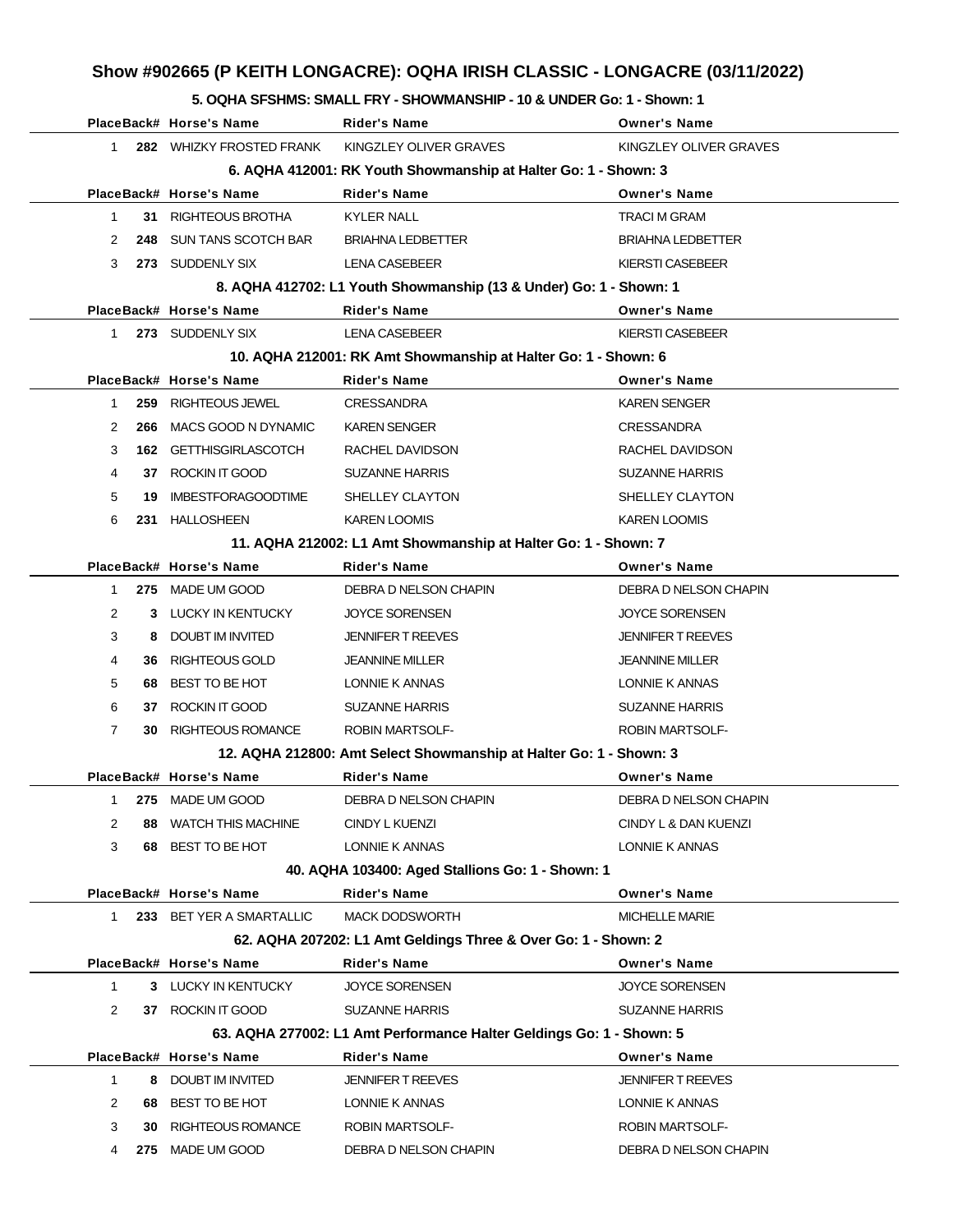## **Show #902665 (P KEITH LONGACRE): OQHA IRISH CLASSIC - LONGACRE (03/11/2022)**

| 5            |     | <b>19 IMBESTFORAGOODTIME</b> | SHELLEY CLAYTON                                                   | SHELLEY CLAYTON          |
|--------------|-----|------------------------------|-------------------------------------------------------------------|--------------------------|
|              |     |                              | 68. AQHA 277000: Amt Performance Halter Geldings Go: 1 - Shown: 5 |                          |
|              |     | PlaceBack# Horse's Name      | <b>Rider's Name</b>                                               | <b>Owner's Name</b>      |
| $\mathbf 1$  |     | 8 DOUBT IM INVITED           | <b>JENNIFER T REEVES</b>                                          | <b>JENNIFER T REEVES</b> |
| 2            |     | 88 WATCH THIS MACHINE        | CINDY L KUENZI                                                    | CINDY L & DAN KUENZI     |
| 3            |     | 68 BEST TO BE HOT            | LONNIE K ANNAS                                                    | LONNIE K ANNAS           |
| 4            | 30. | <b>RIGHTEOUS ROMANCE</b>     | <b>ROBIN MARTSOLF-</b>                                            | <b>ROBIN MARTSOLF-</b>   |
| 5            |     | 275 MADE UM GOOD             | DEBRA D NELSON CHAPIN                                             | DEBRA D NELSON CHAPIN    |
|              |     |                              | 69. AQHA 201400: Amt Grand Champion Gelding Go: 1 - Shown: 2      |                          |
|              |     | PlaceBack# Horse's Name      | <b>Rider's Name</b>                                               | <b>Owner's Name</b>      |
| $\mathbf{1}$ |     | 8 DOUBT IM INVITED           | <b>JENNIFER T REEVES</b>                                          | <b>JENNIFER T REEVES</b> |
|              |     |                              | 70. AQHA 201500: Amt Reserve Champion Gelding Go: 1 - Shown: 2    |                          |
|              |     | PlaceBack# Horse's Name      | <b>Rider's Name</b>                                               | <b>Owner's Name</b>      |
| $\mathbf{1}$ |     | 88 WATCH THIS MACHINE        | CINDY L KUENZI                                                    | CINDY L & DAN KUENZI     |
|              |     |                              | 75. AQHA 177000: Performance Halter Geldings Go: 1 - Shown: 3     |                          |
|              |     | PlaceBack# Horse's Name      | <b>Rider's Name</b>                                               | <b>Owner's Name</b>      |
| $\mathbf{1}$ |     | 88 WATCH THIS MACHINE        | CINDY L KUENZI                                                    | CINDY L & DAN KUENZI     |
| 2            |     | 52 YY SHOWSTOPPIN SHINE      | WES B CHAPPELL                                                    | <b>JANE RUDE</b>         |
| 3            |     | 275 MADE UM GOOD             | DEBRA D NELSON CHAPIN                                             | DEBRA D NELSON CHAPIN    |
|              |     |                              | 76. AQHA 101400: Grand Champion Geldings Go: 1 - Shown: 1         |                          |
|              |     | PlaceBack# Horse's Name      | <b>Rider's Name</b>                                               | <b>Owner's Name</b>      |
| $\mathbf{1}$ |     | 88 WATCH THIS MACHINE        | <b>CINDY L KUENZI</b>                                             | CINDY L & DAN KUENZI     |
|              |     |                              | 77. AQHA 101500: Reserve Champion Gelding Go: 1 - Shown: 3        |                          |
|              |     | PlaceBack# Horse's Name      | <b>Rider's Name</b>                                               | <b>Owner's Name</b>      |
| $\mathbf{1}$ |     | 52 YY SHOWSTOPPIN SHINE      | <b>WES B CHAPPELL</b>                                             | <b>JANE RUDE</b>         |
|              |     |                              | 97. AQHA 275002: L1 Amt Performance Halter Mares Go: 1 - Shown: 2 |                          |
|              |     | PlaceBack# Horse's Name      | <b>Rider's Name</b>                                               | <b>Owner's Name</b>      |
| 1            |     | 162 GETTHISGIRLASCOTCH       | RACHEL DAVIDSON                                                   | RACHEL DAVIDSON          |
| 2            |     | 231 HALLOSHEEN               | <b>KAREN LOOMIS</b>                                               | <b>KAREN LOOMIS</b>      |
|              |     |                              | 100. AQHA 205600: Amt Three Yr Old Mares Go: 1 - Shown: 1         |                          |
|              |     | PlaceBack# Horse's Name      | <b>Rider's Name</b>                                               | <b>Owner's Name</b>      |
| 1            |     | 229 QUEEN OF COOL            | <b>VICTORIA L HOYT</b>                                            | <b>VICTORIA L HOYT</b>   |
|              |     |                              | 101. AQHA 205700: Amt Aged Mares Go: 1 - Shown: 1                 |                          |
|              |     | PlaceBack# Horse's Name      | <b>Rider's Name</b>                                               | <b>Owner's Name</b>      |
| $\mathbf{1}$ |     | 265 ENCHANTED SPELL          | DALENE MAY HADLEY                                                 | DALENE MAY HADLEY        |
|              |     |                              | 102. AQHA 275000: Amt Performance Halter Mares Go: 1 - Shown: 1   |                          |
|              |     | PlaceBack# Horse's Name      | <b>Rider's Name</b>                                               | <b>Owner's Name</b>      |
| DQ.          |     | 36 RIGHTEOUS GOLD            | <b>JEANNINE MILLER</b>                                            | <b>JEANNINE MILLER</b>   |
|              |     |                              | 103. AQHA 201200: Amt Grand Champion Mares Go: 1 - Shown: 3       |                          |
|              |     | PlaceBack# Horse's Name      | <b>Rider's Name</b>                                               | <b>Owner's Name</b>      |
| 1            |     | 229 QUEEN OF COOL            | <b>VICTORIA L HOYT</b>                                            | <b>VICTORIA L HOYT</b>   |
|              |     |                              | 104. AQHA 201300: Amt Reserve Champion Mare Go: 1 - Shown: 3      |                          |
|              |     | PlaceBack# Horse's Name      | <b>Rider's Name</b>                                               | <b>Owner's Name</b>      |
| 1            |     | 265 ENCHANTED SPELL          | DALENE MAY HADLEY                                                 | DALENE MAY HADLEY        |
|              |     |                              | 106. AQHA 105500: Two Yr Old Mares Go: 1 - Shown: 1               |                          |
|              |     | PlaceBack# Horse's Name      | <b>Rider's Name</b>                                               | <b>Owner's Name</b>      |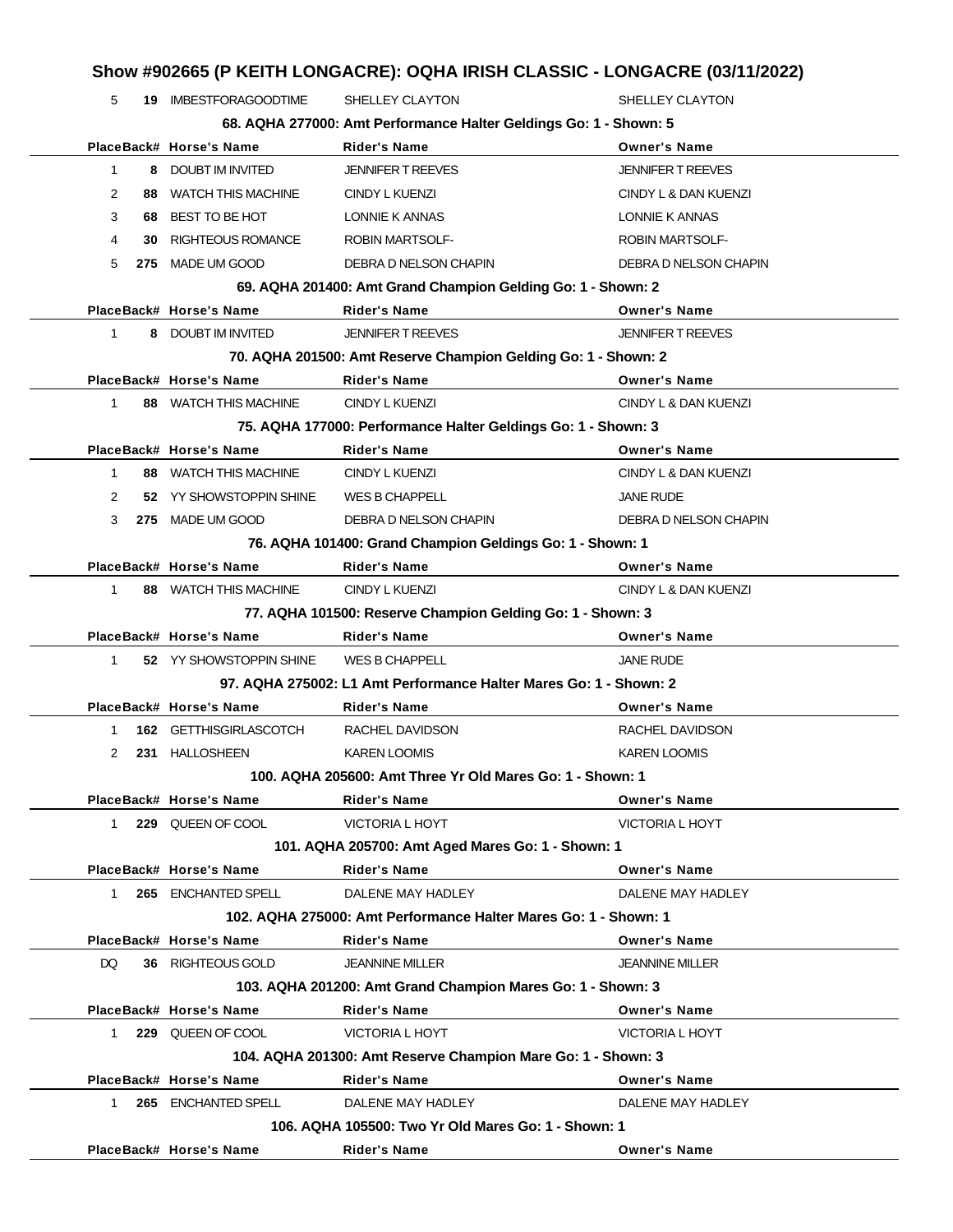|                | Show #902665 (P KEITH LONGACRE): OQHA IRISH CLASSIC - LONGACRE (03/11/2022) |                                                     |                                                                         |                                           |  |
|----------------|-----------------------------------------------------------------------------|-----------------------------------------------------|-------------------------------------------------------------------------|-------------------------------------------|--|
| $\mathbf{1}$   |                                                                             | 257 COOL AND DELIGHTFUL                             | <b>MATTHEW HENDERSON</b>                                                | <b>WALT &amp; ANNIE SCHOBEL</b>           |  |
|                |                                                                             |                                                     | 107. AQHA 105600: Three Yr Old Mares Go: 1 - Shown: 1                   |                                           |  |
|                |                                                                             | PlaceBack# Horse's Name                             | <b>Rider's Name</b>                                                     | <b>Owner's Name</b>                       |  |
| $\mathbf{1}$   |                                                                             | 229 QUEEN OF COOL                                   | <b>ERIN HENDERSON</b>                                                   | <b>VICTORIA L HOYT</b>                    |  |
|                |                                                                             |                                                     | 108. AQHA 105700: Aged Mares Go: 1 - Shown: 1                           |                                           |  |
|                |                                                                             | PlaceBack# Horse's Name                             | <b>Rider's Name</b>                                                     | <b>Owner's Name</b>                       |  |
| $\mathbf{1}$   |                                                                             | 265 ENCHANTED SPELL                                 | DALENE MAY HADLEY                                                       | DALENE MAY HADLEY                         |  |
|                |                                                                             |                                                     | 110. AQHA 101200: Grand Champion Mares Go: 1 - Shown: 3                 |                                           |  |
|                |                                                                             | PlaceBack# Horse's Name                             | <b>Rider's Name</b>                                                     | <b>Owner's Name</b>                       |  |
| 1              |                                                                             | 257 COOL AND DELIGHTFUL                             | <b>MATTHEW HENDERSON</b>                                                | <b>WALT &amp; ANNIE SCHOBEL</b>           |  |
|                |                                                                             |                                                     | 111. AQHA 101300: Reserve Champion Mare Go: 1 - Shown: 3                |                                           |  |
|                |                                                                             | PlaceBack# Horse's Name                             | <b>Rider's Name</b>                                                     | <b>Owner's Name</b>                       |  |
| $\mathbf{1}$   |                                                                             | 229 QUEEN OF COOL                                   | <b>ERIN HENDERSON</b>                                                   | <b>VICTORIA L HOYT</b>                    |  |
|                |                                                                             |                                                     | 147. AQHA 477002: L1 Youth Performance Halter Geldings Go: 1 - Shown: 2 |                                           |  |
|                |                                                                             | PlaceBack# Horse's Name                             | <b>Rider's Name</b>                                                     | <b>Owner's Name</b>                       |  |
| 1              |                                                                             | 273 SUDDENLY SIX                                    | <b>LENA CASEBEER</b>                                                    | <b>KIERSTI CASEBEER</b>                   |  |
| $\overline{2}$ |                                                                             | 31 RIGHTEOUS BROTHA                                 | <b>KYLER NALL</b>                                                       | <b>TRACI M GRAM</b>                       |  |
|                |                                                                             |                                                     | 171. AQHA 122000: Dally Team Roping - Heading Go: 1 - Shown: 5          |                                           |  |
|                |                                                                             | PlaceBack# Horse's Name                             | <b>Rider's Name</b>                                                     | <b>Owner's Name</b>                       |  |
| 1<br>2         |                                                                             | 233 BET YER A SMARTALLIC<br>52 YY SHOWSTOPPIN SHINE | <b>MACK DODSWORTH</b><br>WES B CHAPPELL                                 | <b>MICHELLE MARIE</b><br><b>JANE RUDE</b> |  |
| DQ             |                                                                             | 277 POWER DOC COMMAND                               | ALYSSA STANLEY                                                          | ALYSSA STANLEY                            |  |
| DQ             |                                                                             | 22 PURRFECT MAKERS MARK                             | TED M 'TEEJAY' BROWN II                                                 | LINDA & WILLIAM TIFFANY                   |  |
| DQ             |                                                                             | 225 PLAYBOYS PEPPY ALSO                             | <b>BONNIE BROWN</b>                                                     | <b>BONNIE BROWN</b>                       |  |
|                |                                                                             |                                                     | 172. AQHA 124000: Dally Team Roping - Heeling Go: 1 - Shown: 5          |                                           |  |
|                |                                                                             | PlaceBack# Horse's Name                             | Rider's Name                                                            | <b>Owner's Name</b>                       |  |
| 1              | 69                                                                          | KIT KAT PETE                                        | TED M 'TEEJAY' BROWN II                                                 | TED M 'TEEJAY' BROWN II                   |  |
| 2              |                                                                             | 284 CDS HOT RUM                                     | MIKE D MARRIOTT                                                         | NANCY STOLZ PETTERSON                     |  |
| 3              |                                                                             | 11 TEEJAYS BAD KAT                                  | TED M 'TEEJAY' BROWN II                                                 | <b>BONNIE BROWN</b>                       |  |
| 4              |                                                                             | 52 YY SHOWSTOPPIN SHINE                             | WES B CHAPPELL                                                          | <b>JANE RUDE</b>                          |  |
| DQ             |                                                                             | 233 BET YER A SMARTALLIC                            | <b>MACK DODSWORTH</b>                                                   | <b>MICHELLE MARIE</b>                     |  |
|                |                                                                             |                                                     | 175. AQHA 222000: Amt Dally Team Roping - Heading Go: 1 - Shown: 2      |                                           |  |
|                |                                                                             | PlaceBack# Horse's Name                             | <b>Rider's Name</b>                                                     | <b>Owner's Name</b>                       |  |
| 1              |                                                                             | 226 QR PEPTO FOR RONDEE                             | <b>SAMUAL MONDS</b>                                                     | <b>RISING M5 LLC</b>                      |  |
| DQ             |                                                                             | 225 PLAYBOYS PEPPY ALSO                             | <b>BONNIE BROWN</b>                                                     | <b>BONNIE BROWN</b>                       |  |
|                |                                                                             |                                                     | 186. AQHA 114000: Cutting Go: 1 - Shown: 7                              |                                           |  |
|                |                                                                             | PlaceBack# Horse's Name                             | <b>Rider's Name</b>                                                     | <b>Owner's Name</b>                       |  |
| 1              |                                                                             | 246 DA CHIC MAGNET                                  | <b>SHANE STEFFEN</b>                                                    | <b>KELLEY R MINGUS</b>                    |  |
| 2              |                                                                             | 243 HICKORY DICKORY TIME                            | ELIZABETH KANIA                                                         | <b>RENEE DUBOIS</b>                       |  |
| 3              |                                                                             | 233 BET YER A SMARTALLIC                            | <b>MACK DODSWORTH</b>                                                   | <b>MICHELLE MARIE</b>                     |  |
| 4              |                                                                             | 276 GOOSEN YA                                       | ALYSSA STANLEY                                                          | ALYSSA STANLEY                            |  |
| 5              |                                                                             | 533 A REY OF HOPE                                   | KELLY G KAHLER                                                          | ROXY & KELLY G KAHLER                     |  |
| DQ             |                                                                             | 52 YY SHOWSTOPPIN SHINE                             | <b>WES B CHAPPELL</b>                                                   | <b>JANE RUDE</b>                          |  |
| DQ             |                                                                             | 13 MR SHINEY LIGHTS                                 | <b>SHANE STEFFEN</b>                                                    | <b>RENEE L BERREY</b>                     |  |
|                |                                                                             |                                                     | 187. AQHA 214000: Amt Cutting Go: 1 - Shown: 5                          |                                           |  |
|                |                                                                             | PlaceBack# Horse's Name                             | <b>Rider's Name</b>                                                     | <b>Owner's Name</b>                       |  |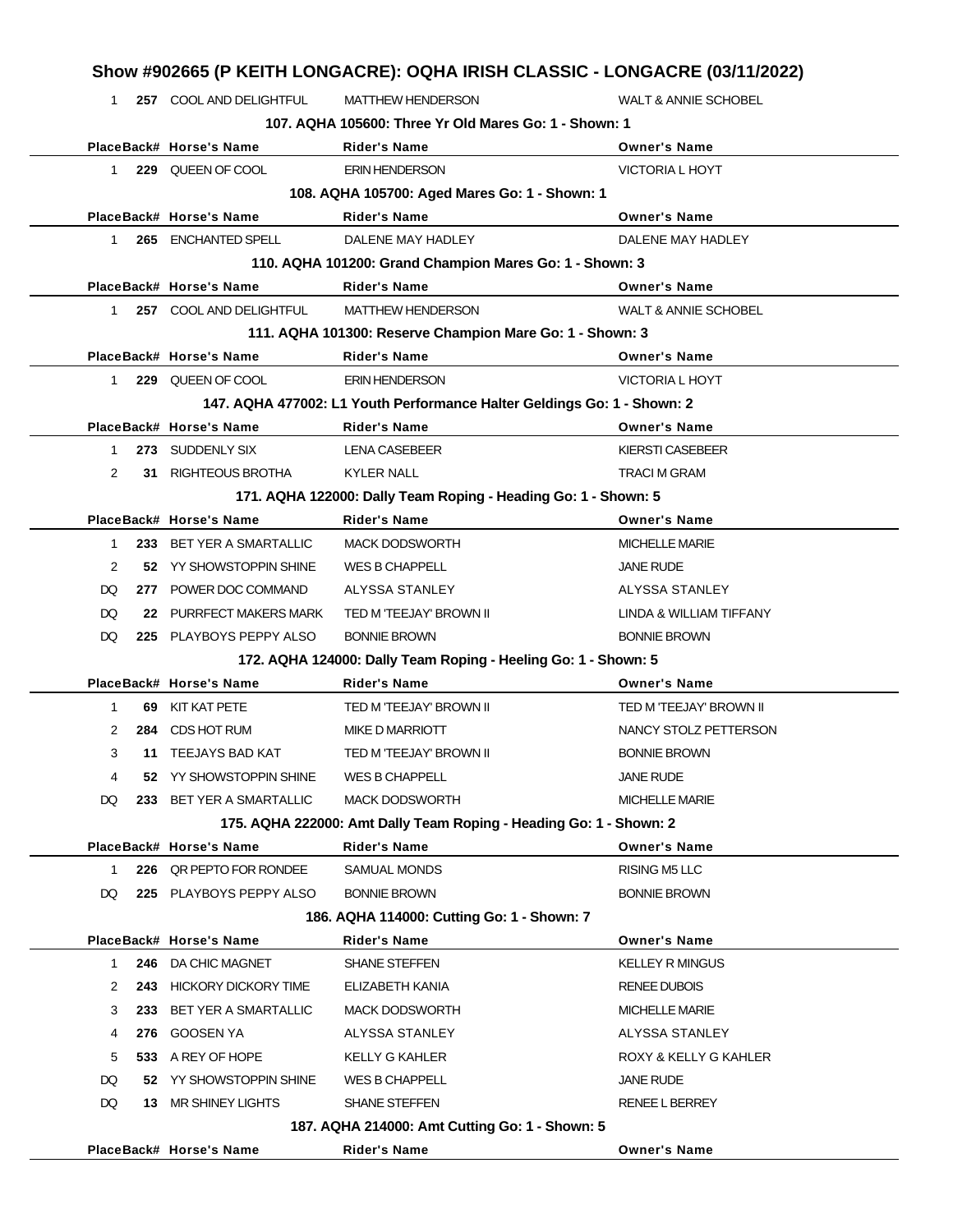|              |     |                             | Show #902665 (P KEITH LONGACRE): OQHA IRISH CLASSIC - LONGACRE (03/11/2022) |                                 |
|--------------|-----|-----------------------------|-----------------------------------------------------------------------------|---------------------------------|
| 1            |     | 243 HICKORY DICKORY TIME    | ELIZABETH KANIA                                                             | <b>RENEE DUBOIS</b>             |
| DQ           | 26  | <b>SMART DUALIN CAT</b>     | <b>NANCY MILLS</b>                                                          | <b>NANCY MILLS</b>              |
| DQ           |     | 242 SPRINKLD CONFETTICAT    | DANELLE MARKHAM                                                             | <b>DANELLE MARKHAM</b>          |
| DQ           |     | 245 HESA BIT BOSSY          | <b>KELLEY R MINGUS</b>                                                      | <b>KELLEY R MINGUS</b>          |
| DQ           |     | 262 SMART MR METALLIC       | <b>TAMARA BONNETT</b>                                                       | <b>TAMARA BONNETT</b>           |
|              |     |                             | 190, OQSH 73: CUTTING OPEN Go: 1 - Shown: 5                                 |                                 |
|              |     | PlaceBack# Horse's Name     | <b>Rider's Name</b>                                                         | <b>Owner's Name</b>             |
| 1            |     | 241 MAJOR ADAMS             | <b>SHANE STEFFEN</b>                                                        | <b>MCSPYDER RANCH</b>           |
| 2            | 276 | <b>GOOSEN YA</b>            | ALYSSA STANLEY                                                              | ALYSSA STANLEY                  |
| 3            | 286 | GYPSY REY LEE               | KIESHA JOSLYN                                                               | <b>BRIAN ABINGDON</b>           |
| 4            |     | 244 TUCKIN ONE TIME         | ELIZABETH KANIA                                                             | <b>RENEE DUBOIS</b>             |
|              |     |                             | 200. AQHA 116000: Working Cow Horse Go: 1 - Shown: 7                        |                                 |
|              |     | PlaceBack# Horse's Name     | <b>Rider's Name</b>                                                         | <b>Owner's Name</b>             |
| 1            |     | 245 HESA BIT BOSSY          | SHANE STEFFEN                                                               | <b>KELLEY R MINGUS</b>          |
| 2            |     | 243 HICKORY DICKORY TIME    | ELIZABETH KANIA                                                             | <b>RENEE DUBOIS</b>             |
| 3            |     | 52 YY SHOWSTOPPIN SHINE     | WES B CHAPPELL                                                              | <b>JANE RUDE</b>                |
| 4            | 240 | VERY FUNNY VALENTINE        | <b>SHANE STEFFEN</b>                                                        | <b>SHANE &amp; BETH STEFFEN</b> |
| 5            | 246 | DA CHIC MAGNET              | <b>SHANE STEFFEN</b>                                                        | <b>KELLEY R MINGUS</b>          |
| DQ           | 233 | <b>BET YER A SMARTALLIC</b> | <b>MACK DODSWORTH</b>                                                       | <b>MICHELLE MARIE</b>           |
| DQ           |     | 242 SPRINKLD CONFETTICAT    | <b>SHANE STEFFEN</b>                                                        | DANELLE MARKHAM                 |
|              |     |                             | 201. AQHA 216000: Amt Working Cow Horse Go: 1 - Shown: 3                    |                                 |
|              |     | PlaceBack# Horse's Name     | <b>Rider's Name</b>                                                         | <b>Owner's Name</b>             |
| $\mathbf{1}$ |     | 26 SMART DUALIN CAT         | <b>NANCY MILLS</b>                                                          | <b>NANCY MILLS</b>              |
| 2            |     | 262 SMART MR METALLIC       | <b>TAMARA BONNETT</b>                                                       | <b>TAMARA BONNETT</b>           |
| 3            |     | 244 TUCKIN ONE TIME         | ELIZABETH KANIA                                                             | <b>RENEE DUBOIS</b>             |
|              |     |                             | 203. AQHA 217001: RK Amt Working Cow Horse Boxing Go: 1 - Shown: 1          |                                 |
|              |     | PlaceBack# Horse's Name     | <b>Rider's Name</b>                                                         | <b>Owner's Name</b>             |
| 1            |     | 231 HALLOSHEEN              | <b>KAREN LOOMIS</b>                                                         | <b>KAREN LOOMIS</b>             |
|              |     |                             | 208. AQHA 217000: Amt Working Cow Horse Boxing Go: 1 - Shown: 3             |                                 |
|              |     | PlaceBack# Horse's Name     | <b>Rider's Name</b>                                                         | <b>Owner's Name</b>             |
| $\mathbf 1$  |     | 13 MR SHINEY LIGHTS         | <b>RENEE L BERREY</b>                                                       | <b>RENEE L BERREY</b>           |
| 2            |     | 245 HESA BIT BOSSY          | <b>KELLEY R MINGUS</b>                                                      | <b>KELLEY R MINGUS</b>          |
| 3            |     | 87 DIDITNADODGE             | <b>SARAH HAUTH</b>                                                          | SARAH HAUTH                     |
|              |     |                             | 209. AQHA 417000: Youth Working Cow Horse Boxing Go: 1 - Shown: 1           |                                 |
|              |     | PlaceBack# Horse's Name     | <b>Rider's Name</b>                                                         | <b>Owner's Name</b>             |
| 1            |     | 263 KJ SMART HICKORY        | DANIEL BONNETT                                                              | <b>TAMARA BONNETT</b>           |
|              |     |                             | 216, OQSH 76: WORKING COWHORSE OPEN Go: 1 - Shown: 1                        |                                 |
|              |     | PlaceBack# Horse's Name     | <b>Rider's Name</b>                                                         | <b>Owner's Name</b>             |
| $\Omega$     |     | 241 MAJOR ADAMS             | <b>SHANE STEFFEN</b>                                                        | <b>MCSPYDER RANCH</b>           |
|              |     |                             | 235, OQHA SFRR: SMALL FRY RANCH RIDING 10 & UNDER Go: 1 - Shown: 2          |                                 |
|              |     | PlaceBack# Horse's Name     | <b>Rider's Name</b>                                                         | <b>Owner's Name</b>             |
| 1            |     | 249 ACE OF JADES            | KINGZLEY OLIVER GRAVES                                                      | KAITLIN JOHNSTON                |
| 2            |     |                             | 282 WHIZKY FROSTED FRANK KINGZLEY OLIVER GRAVES                             | KINGZLEY OLIVER GRAVES          |
|              |     |                             | 236. OQSH 69: RANCH RIDING 19 & OVER Go: 1 - Shown: 1                       |                                 |
|              |     | PlaceBack# Horse's Name     | <b>Rider's Name</b>                                                         | <b>Owner's Name</b>             |
| 1            |     | 224 SMART SASSALENA         | <b>ELAINE GRIMPS</b>                                                        | NANCY STOLZ PETTERSON           |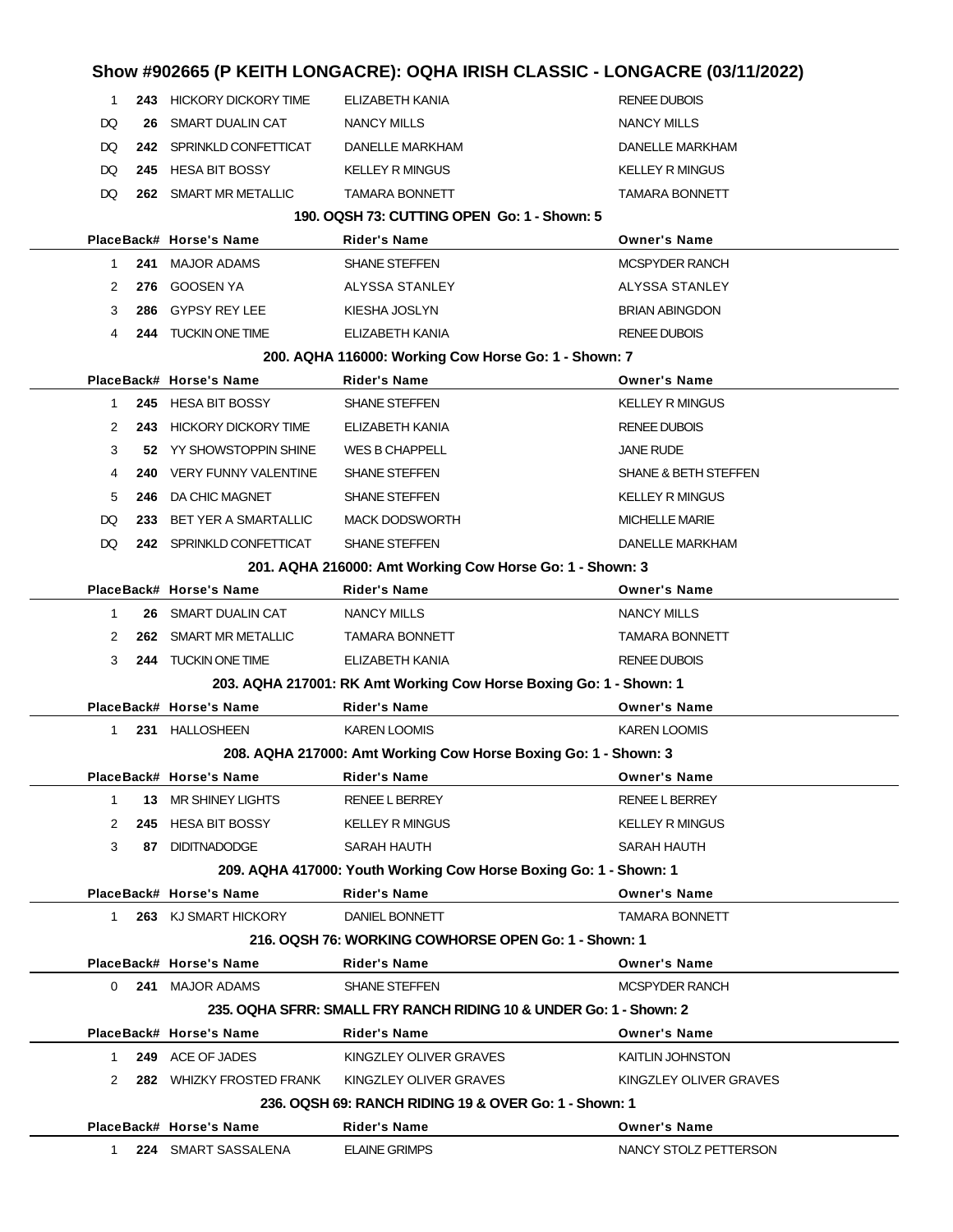# **Show #902665 (P KEITH LONGACRE): OQHA IRISH CLASSIC - LONGACRE (03/11/2022)**

#### **238. AQHA 143004: L1 Ranch Riding Go: 1 - Shown: 2**

|              |     | PlaceBack# Horse's Name     | <b>Rider's Name</b>                                         | <b>Owner's Name</b>         |
|--------------|-----|-----------------------------|-------------------------------------------------------------|-----------------------------|
| $\mathbf{1}$ |     | 224 SMART SASSALENA         | <b>ELAINE GRIMPS</b>                                        | NANCY STOLZ PETTERSON       |
|              |     |                             | 239. AQHA 243001: RK Amt Ranch Riding Go: 1 - Shown: 3      |                             |
|              |     | PlaceBack# Horse's Name     | <b>Rider's Name</b>                                         | <b>Owner's Name</b>         |
| $\mathbf{1}$ |     | 231 HALLOSHEEN              | <b>KAREN LOOMIS</b>                                         | KAREN LOOMIS                |
| 2            |     | 249 ACE OF JADES            | KAITLIN JOHNSTON                                            | KAITLIN JOHNSTON            |
| 3            |     | 282 WHIZKY FROSTED FRANK    | <b>KAITLIN JOHNSTON</b>                                     | KINGZLEY OLIVER GRAVES      |
|              |     |                             | 240. AQHA 443001: RK Youth Ranch Riding Go: 1 - Shown: 2    |                             |
|              |     | PlaceBack# Horse's Name     | <b>Rider's Name</b>                                         | <b>Owner's Name</b>         |
| 1            |     | 274 THE NITE SHIFT          | <b>MARISSA FISHER</b>                                       | <b>MARISSA FISHER</b>       |
| 2            |     | 239 MOONLIT REMINIC         | ANGELINA QUINTERO                                           | ANGELINA QUINTERO           |
|              |     |                             | 241. AQHA 243002: L1 Amt Ranch Riding Go: 1 - Shown: 2      |                             |
|              |     | PlaceBack# Horse's Name     | <b>Rider's Name</b>                                         | <b>Owner's Name</b>         |
| $\mathbf 1$  |     | 249 ACE OF JADES            | <b>KAITLIN JOHNSTON</b>                                     | KAITLIN JOHNSTON            |
| 2            |     | 282 WHIZKY FROSTED FRANK    | <b>KAITLIN JOHNSTON</b>                                     | KINGZLEY OLIVER GRAVES      |
|              |     |                             | 242. AQHA 443002: L1 Youth Ranch Riding Go: 1 - Shown: 2    |                             |
|              |     | PlaceBack# Horse's Name     | <b>Rider's Name</b>                                         | <b>Owner's Name</b>         |
| 1            |     | 274 THE NITE SHIFT          | <b>MARISSA FISHER</b>                                       | <b>MARISSA FISHER</b>       |
| 2            |     | 239 MOONLIT REMINIC         | ANGELINA QUINTERO                                           | ANGELINA QUINTERO           |
|              |     |                             | 244. AQHA 243000: Amt Ranch Riding Go: 1 - Shown: 2         |                             |
|              |     | PlaceBack# Horse's Name     | <b>Rider's Name</b>                                         | <b>Owner's Name</b>         |
| 1            |     | 44 PLAIN N DOLL             | AYN ARBOGAST-TODD                                           | AYN ARBOGAST-               |
| 2            | 261 | <b>GENUINE ELECTRICAL</b>   | <b>JULIE M VOSBERG</b>                                      | <b>KERRY NEWELL/JULIE M</b> |
|              |     |                             | 247. AQHA 143000: Ranch Riding Go: 1 - Shown: 2             |                             |
|              |     | PlaceBack# Horse's Name     | <b>Rider's Name</b>                                         | <b>Owner's Name</b>         |
| 1            | 261 | <b>GENUINE ELECTRICAL</b>   | <b>KERRY NEWELL</b>                                         | KERRY NEWELL/JULIE M        |
| 2            |     | 42 TOM KRUZER               | SUE SULTZE                                                  | AYN ARBOGAST-TODD           |
|              |     |                             | 261, AQHA 438102: L1 Youth Walk Trot Trail Go: 1 - Shown: 1 |                             |
|              |     | PlaceBack# Horse's Name     | Rider's Name                                                | <b>Owner's Name</b>         |
| 1            |     | 248 SUN TANS SCOTCH BAR     | <b>BRIAHNA LEDBETTER</b>                                    | <b>BRIAHNA LEDBETTER</b>    |
|              |     |                             | 266. AQHA 138004: L1 Trail Go: 1 - Shown: 4                 |                             |
|              |     | PlaceBack# Horse's Name     | Rider's Name                                                | <b>Owner's Name</b>         |
| $\mathbf{1}$ |     | 275 MADE UM GOOD            | DEBRA D NELSON CHAPIN                                       | DEBRA D NELSON CHAPIN       |
| 2            |     | 8 DOUBT IM INVITED          | <b>JENNIFER T REEVES</b>                                    | JENNIFER T REEVES           |
| 3            |     | 19 IMBESTFORAGOODTIME       | <b>KYLER NALL</b>                                           | SHELLEY CLAYTON             |
| DQ           |     | <b>30 RIGHTEOUS ROMANCE</b> | <b>ROBIN MARTSOLF-</b>                                      | <b>ROBIN MARTSOLF-</b>      |
|              |     |                             | 267. AQHA 438001: RK Youth Trail Go: 1 - Shown: 1           |                             |
|              |     | PlaceBack# Horse's Name     | <b>Rider's Name</b>                                         | <b>Owner's Name</b>         |
| $\mathbf 1$  |     | 31 RIGHTEOUS BROTHA         | KYLER NALL                                                  | <b>TRACI M GRAM</b>         |
|              |     |                             | 268. AQHA 238001: RK Amt Trail Go: 1 - Shown: 3             |                             |
|              |     | PlaceBack# Horse's Name     | <b>Rider's Name</b>                                         | <b>Owner's Name</b>         |
| 1            |     | 3 LUCKY IN KENTUCKY         | <b>JOYCE SORENSEN</b>                                       | <b>JOYCE SORENSEN</b>       |
| 2            |     | 37 ROCKIN IT GOOD           | <b>SUZANNE HARRIS</b>                                       | SUZANNE HARRIS              |
| 3            |     | 231 HALLOSHEEN              | <b>KAREN LOOMIS</b>                                         | KAREN LOOMIS                |
|              |     |                             | 271. AQHA 238002: L1 Amt Trail Go: 1 - Shown: 3             |                             |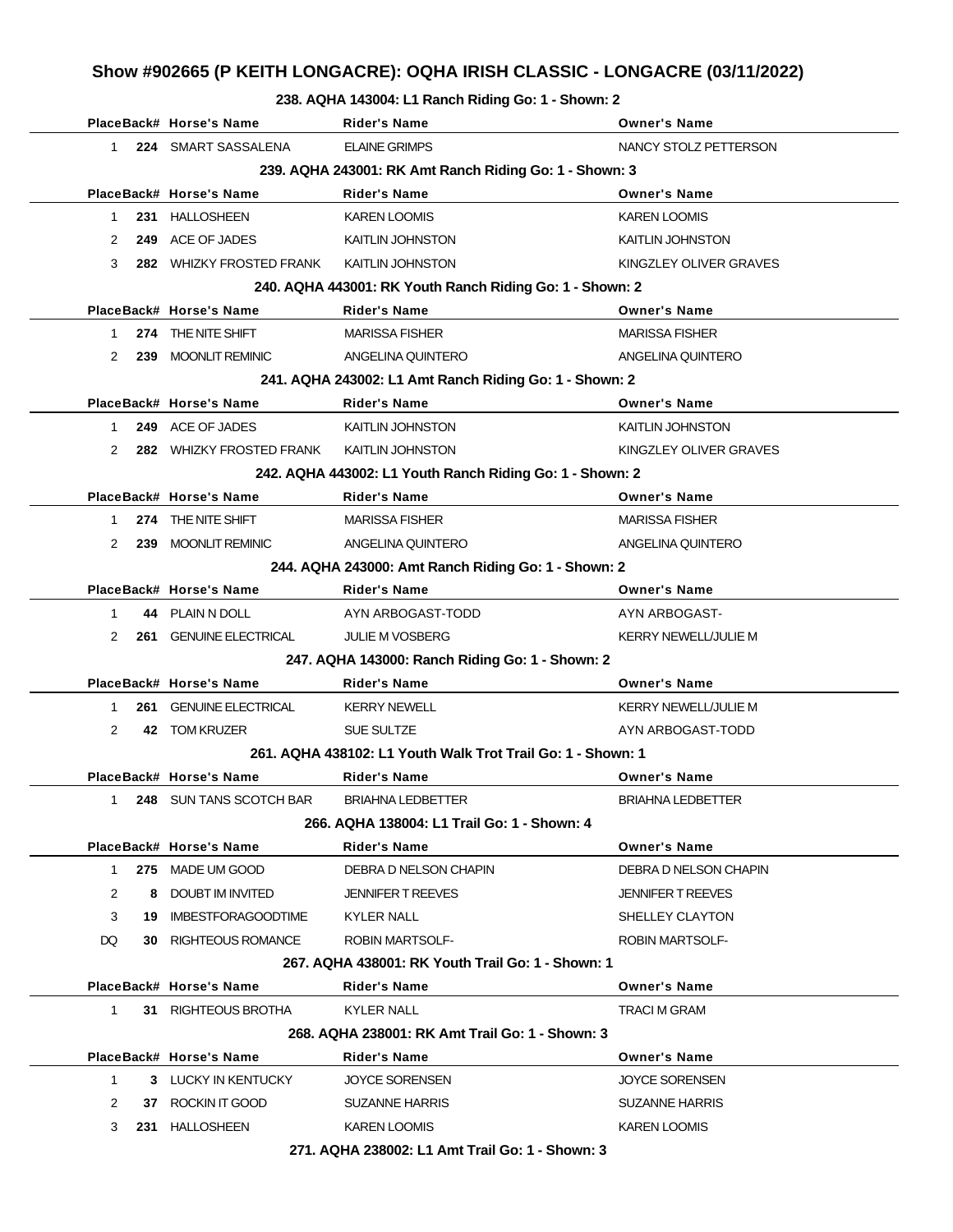|                |                                | Show #902665 (SCOTT MERRITT): OQHA IRISH CLASSIC - LONGACRE (03/11/2022)      |                          |
|----------------|--------------------------------|-------------------------------------------------------------------------------|--------------------------|
|                | PlaceBack# Horse's Name        | Rider's Name                                                                  | <b>Owner's Name</b>      |
| $\mathbf{1}$   | 3 LUCKY IN KENTUCKY            | <b>JOYCE SORENSEN</b>                                                         | <b>JOYCE SORENSEN</b>    |
| $\overline{2}$ | <b>30 RIGHTEOUS ROMANCE</b>    | <b>ROBIN MARTSOLF-</b>                                                        | <b>ROBIN MARTSOLF-</b>   |
|                |                                | 277, AQHA 238800: Amt Select Trail Go: 1 - Shown: 2                           |                          |
|                | PlaceBack# Horse's Name        | Rider's Name                                                                  | <b>Owner's Name</b>      |
| 1              | 275 MADE UM GOOD               | DEBRA D NELSON CHAPIN                                                         | DEBRA D NELSON CHAPIN    |
| 2              | 88 WATCH THIS MACHINE          | CINDY L KUENZI                                                                | CINDY L & DAN KUENZI     |
|                |                                | 279. AQHA 138200: Senior Trail Go: 1 - Shown: 1                               |                          |
|                | PlaceBack# Horse's Name        | <b>Rider's Name</b>                                                           | <b>Owner's Name</b>      |
| $\mathbf 1$    | 88 WATCH THIS MACHINE          | CINDY L KUENZI                                                                | CINDY L & DAN KUENZI     |
|                |                                | 290. AQHA 444001: RK Youth Hunter Under Saddle Go: 1 - Shown: 2               |                          |
|                | PlaceBack# Horse's Name        | <b>Rider's Name</b>                                                           | <b>Owner's Name</b>      |
| $\mathbf{1}$   | 273 SUDDENLY SIX               | <b>LENA CASEBEER</b>                                                          | KIERSTI CASEBEER         |
| 2              | <b>248 SUN TANS SCOTCH BAR</b> | <b>BRIAHNA LEDBETTER</b>                                                      | <b>BRIAHNA LEDBETTER</b> |
|                |                                | 292. AQHA 444702: L1 Youth Hunter Under Saddle (13 & Under) Go: 1 - Shown: 1  |                          |
|                | PlaceBack# Horse's Name        | Rider's Name                                                                  | <b>Owner's Name</b>      |
| $\mathbf{1}$   | 273 SUDDENLY SIX               | <b>LENA CASEBEER</b>                                                          | KIERSTI CASEBEER         |
|                |                                | 295. AQHA 244001: RK Amt Hunter Under Saddle Go: 1 - Shown: 1                 |                          |
|                | PlaceBack# Horse's Name        | Rider's Name                                                                  | <b>Owner's Name</b>      |
| 1              | 162 GETTHISGIRLASCOTCH         | RACHEL DAVIDSON                                                               | RACHEL DAVIDSON          |
|                |                                | 296. AQHA 244002: L1 Amt Hunter Under Saddle Go: 1 - Shown: 1                 |                          |
|                | PlaceBack# Horse's Name        | Rider's Name                                                                  | <b>Owner's Name</b>      |
| $\mathbf{1}$   | <b>30 RIGHTEOUS ROMANCE</b>    | <b>ROBIN MARTSOLF-</b>                                                        | <b>ROBIN MARTSOLF-</b>   |
|                |                                | 297. AQHA 244000: Amt Hunter Under Saddle Go: 1 - Shown: 1                    |                          |
|                | PlaceBack# Horse's Name        | <b>Rider's Name</b>                                                           | <b>Owner's Name</b>      |
| 1              | 36 RIGHTEOUS GOLD              | <b>JEANNINE MILLER</b>                                                        | <b>JEANNINE MILLER</b>   |
|                |                                | 318. AQHA 452001: RK Youth Hunt Seat Equitation Go: 1 - Shown: 2              |                          |
|                | PlaceBack# Horse's Name        | Rider's Name                                                                  | <b>Owner's Name</b>      |
|                | 1 273 SUDDENLY SIX             | LENA CASEBEER                                                                 | KIERSTI CASEBEER         |
| 2              | 248 SUN TANS SCOTCH BAR        | <b>BRIAHNA LEDBETTER</b>                                                      | <b>BRIAHNA LEDBETTER</b> |
|                |                                | 320. AQHA 452702: L1 Youth Hunt Seat Equitation (13 & Under) Go: 1 - Shown: 1 |                          |
|                | PlaceBack# Horse's Name        | <b>Rider's Name</b>                                                           | <b>Owner's Name</b>      |
| $1 \quad$      | 273 SUDDENLY SIX               | LENA CASEBEER                                                                 | <b>KIERSTI CASEBEER</b>  |
|                |                                | 322. AQHA 252001: RK Amt Hunt Seat Equitation Go: 1 - Shown: 1                |                          |
|                | PlaceBack# Horse's Name        | <b>Rider's Name</b>                                                           | <b>Owner's Name</b>      |
| $1 \quad$      | <b>162 GETTHISGIRLASCOTCH</b>  | RACHEL DAVIDSON                                                               | RACHEL DAVIDSON          |
|                | PlaceBack# Horse's Name        | 324. AQHA 252000: Amt Hunt Seat Equitation Go: 1 - Shown: 1<br>Rider's Name   | <b>Owner's Name</b>      |
| $\mathbf{1}$   |                                |                                                                               |                          |
|                | 36 RIGHTEOUS GOLD              | <b>JEANNINE MILLER</b><br>350. OQSH 58: REINING 19 & OVER Go: 1 - Shown: 5    | JEANNINE MILLER          |
|                | PlaceBack# Horse's Name        | Rider's Name                                                                  | <b>Owner's Name</b>      |
| 1              | 224 SMART SASSALENA            | <b>ELAINE GRIMPS</b>                                                          | NANCY STOLZ PETTERSON    |
|                |                                | 357. AQHA 134004: L1 Reining Go: 1 - Shown: 3                                 |                          |
|                | PlaceBack# Horse's Name        | Rider's Name                                                                  | <b>Owner's Name</b>      |
| 1              | 232 WHIZKEY DREAMIN            | <b>TAYLINN DIMMITT</b>                                                        | <b>TAYLINN DIMMITT</b>   |
| 2              | 237 VOO DOO CHILD              | <b>JOAN T HORTON</b>                                                          | <b>HORTON FARMS INC</b>  |
|                |                                |                                                                               |                          |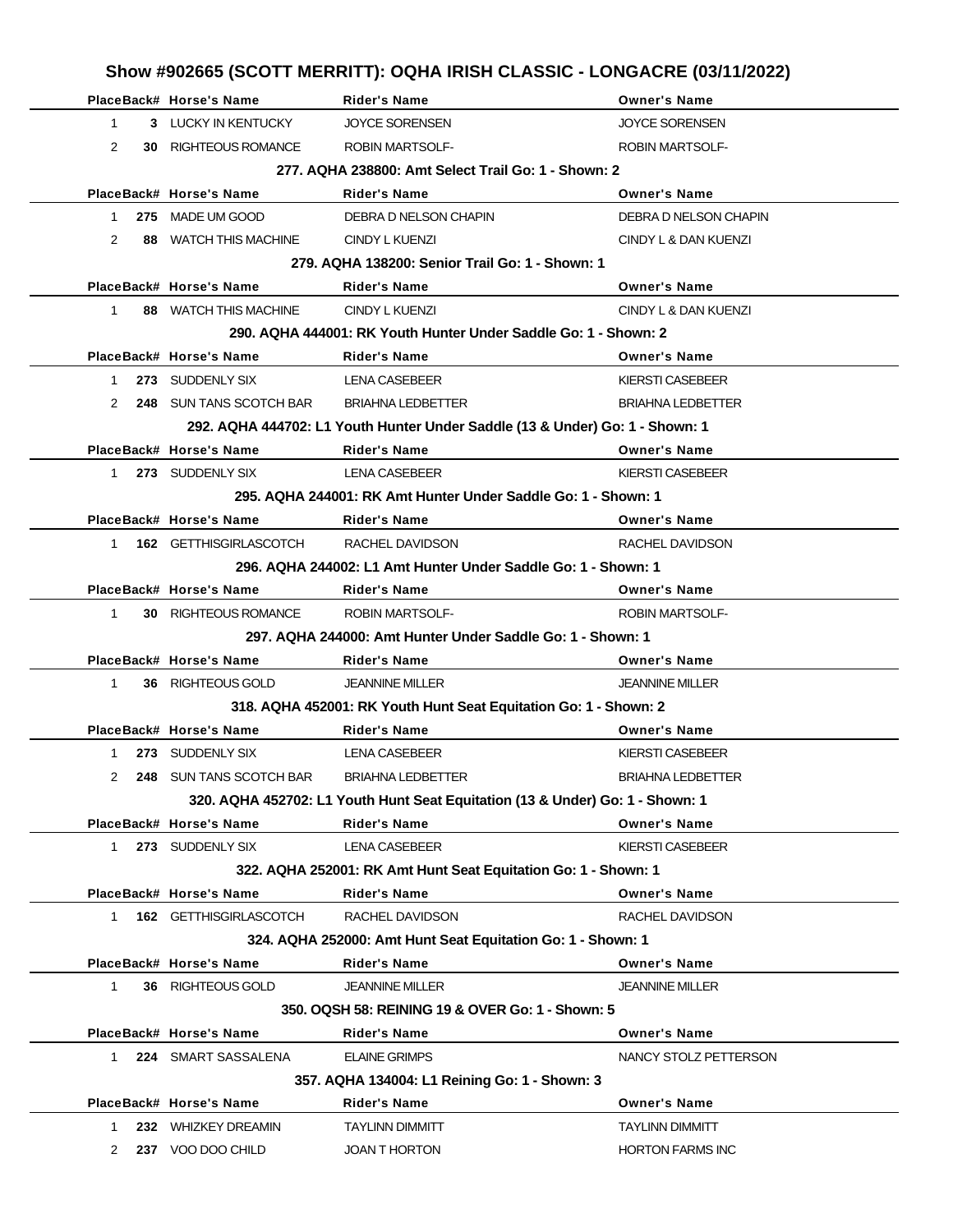|                |                          | Show #902665 (P KEITH LONGACRE): OQHA IRISH CLASSIC - LONGACRE (03/11/2022) |                             |
|----------------|--------------------------|-----------------------------------------------------------------------------|-----------------------------|
| 3              | 224 SMART SASSALENA      | <b>ELAINE GRIMPS</b>                                                        | NANCY STOLZ PETTERSON       |
|                |                          | 358. AQHA 434001: RK Youth Reining Go: 1 - Shown: 1                         |                             |
|                | PlaceBack# Horse's Name  | <b>Rider's Name</b>                                                         | <b>Owner's Name</b>         |
| $1 \quad$      | 274 THE NITE SHIFT       | <b>MARISSA FISHER</b>                                                       | <b>MARISSA FISHER</b>       |
|                |                          | 359. AQHA 234001: RK Amt Reining Go: 1 - Shown: 1                           |                             |
|                | PlaceBack# Horse's Name  | <b>Rider's Name</b>                                                         | <b>Owner's Name</b>         |
| DQ.            | 249 ACE OF JADES         | <b>KAITLIN JOHNSTON</b>                                                     | <b>KAITLIN JOHNSTON</b>     |
|                |                          | 360. AQHA 434002: L1 Youth Reining Go: 1 - Shown: 1                         |                             |
|                | PlaceBack# Horse's Name  | <b>Rider's Name</b>                                                         | <b>Owner's Name</b>         |
|                | 1 274 THE NITE SHIFT     | <b>MARISSA FISHER</b>                                                       | <b>MARISSA FISHER</b>       |
|                |                          | 361. AQHA 234002: L1 Amt Reining Go: 1 - Shown: 1                           |                             |
|                | PlaceBack# Horse's Name  | <b>Rider's Name</b>                                                         | <b>Owner's Name</b>         |
| $1 \quad$      | 249 ACE OF JADES         | <b>KAITLIN JOHNSTON</b>                                                     | <b>KAITLIN JOHNSTON</b>     |
|                |                          | 364. AQHA 234000: Amt Reining Go: 1 - Shown: 2                              |                             |
|                | PlaceBack# Horse's Name  | <b>Rider's Name</b>                                                         | <b>Owner's Name</b>         |
| $\mathbf 1$    | 26 SMART DUALIN CAT      | <b>NANCY MILLS</b>                                                          | <b>NANCY MILLS</b>          |
| 2              | 261 GENUINE ELECTRICAL   | <b>KERRY NEWELL</b>                                                         | <b>KERRY NEWELL/JULIE M</b> |
|                |                          | 365. AQHA 134000: Reining Go: 1 - Shown: 3                                  |                             |
|                | PlaceBack# Horse's Name  | <b>Rider's Name</b>                                                         | <b>Owner's Name</b>         |
| 1.             | 233 BET YER A SMARTALLIC | <b>MACK DODSWORTH</b>                                                       | <b>MICHELLE MARIE</b>       |
| 2              | 52 YY SHOWSTOPPIN SHINE  | WES B CHAPPELL                                                              | <b>JANE RUDE</b>            |
| 3              | 237 VOO DOO CHILD        | <b>JOAN T HORTON</b>                                                        | <b>HORTON FARMS INC</b>     |
|                |                          | 397. AQHA 142004: L1 Western Pleasure Go: 1 - Shown: 1                      |                             |
|                | PlaceBack# Horse's Name  | <b>Rider's Name</b>                                                         | <b>Owner's Name</b>         |
|                | 1 275 MADE UM GOOD       | DEBRA D NELSON CHAPIN                                                       | DEBRA D NELSON CHAPIN       |
|                |                          | 399. AQHA 442001: RK Youth Western Pleasure Go: 1 - Shown: 3                |                             |
|                | PlaceBack# Horse's Name  | Rider's Name                                                                | <b>Owner's Name</b>         |
| $\mathbf 1$    | 31 RIGHTEOUS BROTHA      | <b>KYLER NALL</b>                                                           | <b>TRACI M GRAM</b>         |
| 2              | 273 SUDDENLY SIX         | <b>LENA CASEBEER</b>                                                        | <b>KIERSTI CASEBEER</b>     |
| 3              | 248 SUN TANS SCOTCH BAR  | <b>BRIAHNA LEDBETTER</b>                                                    | <b>BRIAHNA LEDBETTER</b>    |
|                |                          | 401. AQHA 442702: L1 Youth Western Pleasure (13 & Under) Go: 1 - Shown: 1   |                             |
|                | PlaceBack# Horse's Name  | <b>Rider's Name</b>                                                         | <b>Owner's Name</b>         |
| $1 \quad$      | 273 SUDDENLY SIX         | <b>LENA CASEBEER</b>                                                        | KIERSTI CASEBEER            |
|                |                          | 403. AQHA 142200: Senior Western Pleasure Go: 1 - Shown: 2                  |                             |
|                | PlaceBack# Horse's Name  | <b>Rider's Name</b>                                                         | <b>Owner's Name</b>         |
| $\mathbf{1}$   | 88 WATCH THIS MACHINE    | CINDY L KUENZI                                                              | CINDY L & DAN KUENZI        |
| $\overline{2}$ | 8 DOUBT IM INVITED       | <b>JENNIFER T REEVES</b>                                                    | <b>JENNIFER T REEVES</b>    |
|                |                          | 405. AQHA 242001: RK Amt Western Pleasure Go: 1 - Shown: 6                  |                             |
|                | PlaceBack# Horse's Name  | <b>Rider's Name</b>                                                         | <b>Owner's Name</b>         |
| 1.             | 266 MACS GOOD N DYNAMIC  | <b>KAREN SENGER</b>                                                         | <b>CRESSANDRA</b>           |
| 2              | 162 GETTHISGIRLASCOTCH   | RACHEL DAVIDSON                                                             | RACHEL DAVIDSON             |
| 3              | 259 RIGHTEOUS JEWEL      | <b>CRESSANDRA</b>                                                           | <b>KAREN SENGER</b>         |
| 4              | 37 ROCKIN IT GOOD        | <b>SUZANNE HARRIS</b>                                                       | <b>SUZANNE HARRIS</b>       |
| 5              | 3 LUCKY IN KENTUCKY      | <b>JOYCE SORENSEN</b>                                                       | <b>JOYCE SORENSEN</b>       |
| 6              | 19 IMBESTFORAGOODTIME    | SHELLEY CLAYTON                                                             | SHELLEY CLAYTON             |
|                |                          | 406. AQHA 242002: L1 Amt Western Pleasure Go: 1 - Shown: 5                  |                             |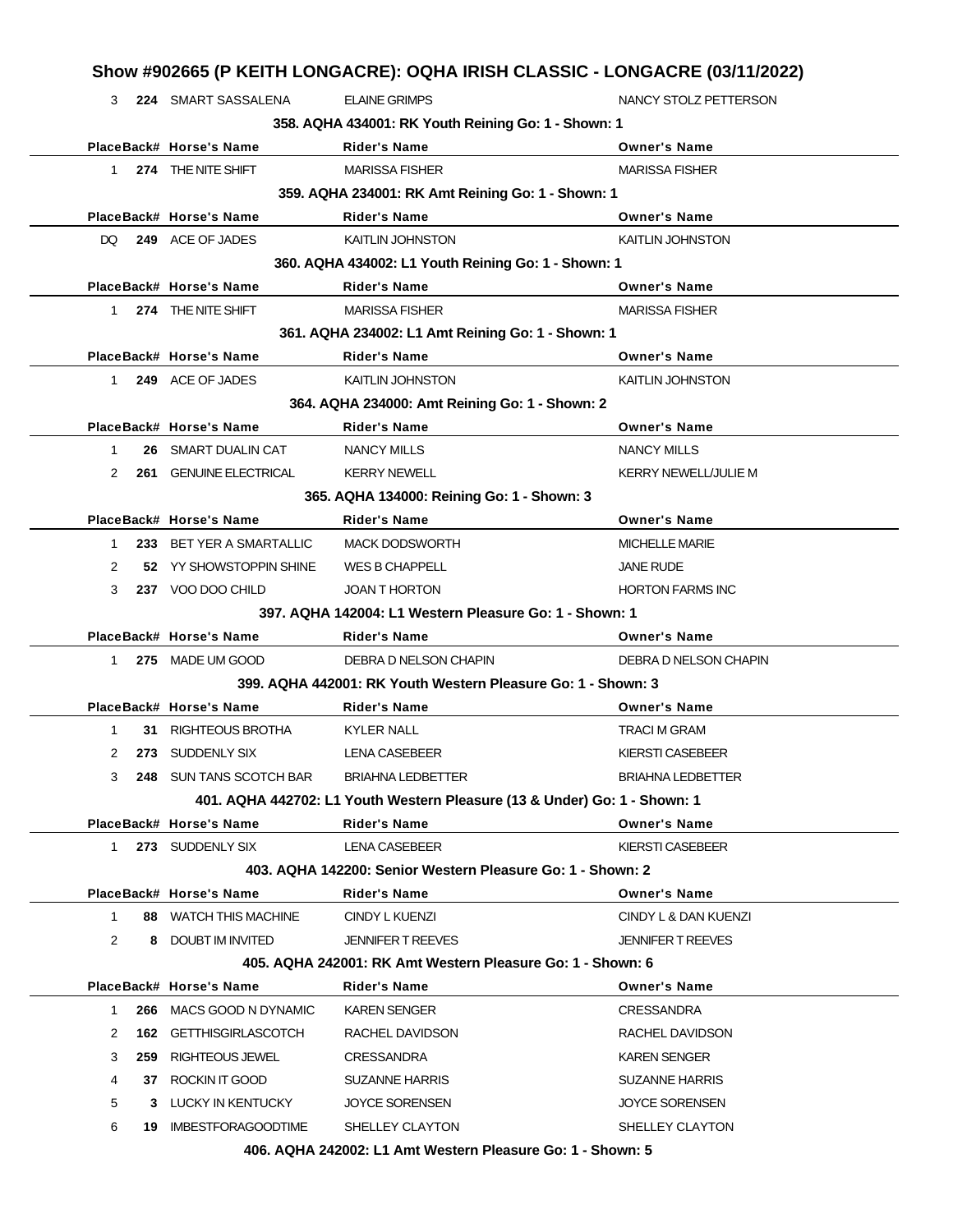# **Show #902665 (SCOTT MERRITT): OQHA IRISH CLASSIC - LONGACRE (03/11/2022)**

|                                                                | PlaceBack# Horse's Name          | <b>Rider's Name</b>                                                            | <b>Owner's Name</b>      |  |  |
|----------------------------------------------------------------|----------------------------------|--------------------------------------------------------------------------------|--------------------------|--|--|
| $\mathbf 1$                                                    | 8 DOUBT IM INVITED               | <b>JENNIFER T REEVES</b>                                                       | <b>JENNIFER T REEVES</b> |  |  |
| 2<br>275                                                       | MADE UM GOOD                     | DEBRA D NELSON CHAPIN                                                          | DEBRA D NELSON CHAPIN    |  |  |
| 3<br>68                                                        | BEST TO BE HOT                   | LONNIE K ANNAS                                                                 | LONNIE K ANNAS           |  |  |
| 4                                                              | <b>RIGHTEOUS ROMANCE</b><br>30 - | <b>ROBIN MARTSOLF-</b>                                                         | <b>ROBIN MARTSOLF-</b>   |  |  |
| 5                                                              | 3 LUCKY IN KENTUCKY              | <b>JOYCE SORENSEN</b>                                                          | <b>JOYCE SORENSEN</b>    |  |  |
| 407, AQHA 242800: Amt Select Western Pleasure Go: 1 - Shown: 4 |                                  |                                                                                |                          |  |  |
|                                                                | PlaceBack# Horse's Name          | Rider's Name                                                                   | <b>Owner's Name</b>      |  |  |
| $\mathbf{1}$                                                   | 88 WATCH THIS MACHINE            | <b>CINDY L KUENZI</b>                                                          | CINDY L & DAN KUENZI     |  |  |
| 2<br>275                                                       | MADE UM GOOD                     | DEBRA D NELSON CHAPIN                                                          | DEBRA D NELSON CHAPIN    |  |  |
| 3                                                              | 68 BEST TO BE HOT                | LONNIE K ANNAS                                                                 | LONNIE K ANNAS           |  |  |
| 4<br>36.                                                       | RIGHTEOUS GOLD                   | <b>JEANNINE MILLER</b>                                                         | <b>JEANNINE MILLER</b>   |  |  |
|                                                                |                                  | 414. OQHA SFHRMS: SMALL FRY - HORSEMANSHIP - 10 & UNDER Go: 1 - Shown: 2       |                          |  |  |
|                                                                | PlaceBack# Horse's Name          | Rider's Name                                                                   | <b>Owner's Name</b>      |  |  |
| $\mathbf{1}$                                                   | 249 ACE OF JADES                 | KINGZLEY OLIVER GRAVES                                                         | <b>KAITLIN JOHNSTON</b>  |  |  |
| 2                                                              | 282 WHIZKY FROSTED FRANK         | KINGZLEY OLIVER GRAVES                                                         | KINGZLEY OLIVER GRAVES   |  |  |
|                                                                |                                  | 419. AQHA 440001: RK Youth Western Horsemanship Go: 1 - Shown: 4               |                          |  |  |
|                                                                | PlaceBack# Horse's Name          | Rider's Name                                                                   | <b>Owner's Name</b>      |  |  |
| $\mathbf{1}$                                                   | RIGHTEOUS BROTHA<br>31           | <b>KYLER NALL</b>                                                              | TRACI M GRAM             |  |  |
| 2                                                              | 248 SUN TANS SCOTCH BAR          | <b>BRIAHNA LEDBETTER</b>                                                       | <b>BRIAHNA LEDBETTER</b> |  |  |
| 3<br>239                                                       | <b>MOONLIT REMINIC</b>           | ANGELINA QUINTERO                                                              | ANGELINA QUINTERO        |  |  |
| 4                                                              | 273 SUDDENLY SIX                 | <b>LENA CASEBEER</b>                                                           | KIERSTI CASEBEER         |  |  |
|                                                                |                                  | 421. AQHA 440702: L1 Youth Western Horsemanship 13 & Under Go: 1 - Shown: 1    |                          |  |  |
|                                                                |                                  |                                                                                |                          |  |  |
|                                                                | PlaceBack# Horse's Name          | Rider's Name                                                                   | <b>Owner's Name</b>      |  |  |
| 1.                                                             | 273 SUDDENLY SIX                 | <b>LENA CASEBEER</b>                                                           | <b>KIERSTI CASEBEER</b>  |  |  |
|                                                                |                                  | 423. AQHA 240001: RK Amt Western Horsemanship Go: 1 - Shown: 6                 |                          |  |  |
|                                                                | PlaceBack# Horse's Name          | <b>Rider's Name</b>                                                            | <b>Owner's Name</b>      |  |  |
| 1                                                              | 275 MADE UM GOOD                 | DEBRA D NELSON CHAPIN                                                          | DEBRA D NELSON CHAPIN    |  |  |
| 2<br>162                                                       | <b>GETTHISGIRLASCOTCH</b>        | RACHEL DAVIDSON                                                                | RACHEL DAVIDSON          |  |  |
| 3<br>266                                                       | MACS GOOD N DYNAMIC              | <b>KAREN SENGER</b>                                                            | <b>CRESSANDRA</b>        |  |  |
| 4                                                              | ROCKIN IT GOOD<br>37             | <b>SUZANNE HARRIS</b>                                                          | <b>SUZANNE HARRIS</b>    |  |  |
| 5<br>19                                                        | <b>IMBESTFORAGOODTIME</b>        | SHELLEY CLAYTON                                                                | SHELLEY CLAYTON          |  |  |
| 6                                                              | 3 LUCKY IN KENTUCKY              | <b>JOYCE SORENSEN</b>                                                          | <b>JOYCE SORENSEN</b>    |  |  |
|                                                                |                                  | 424. AQHA 240002: L1 Amt Western Horsemanship Go: 1 - Shown: 5                 |                          |  |  |
|                                                                | PlaceBack# Horse's Name          | <b>Rider's Name</b>                                                            | <b>Owner's Name</b>      |  |  |
| 275<br>1                                                       | MADE UM GOOD                     | DEBRA D NELSON CHAPIN                                                          | DEBRA D NELSON CHAPIN    |  |  |
| 2<br>30                                                        | <b>RIGHTEOUS ROMANCE</b>         | <b>ROBIN MARTSOLF-</b>                                                         | <b>ROBIN MARTSOLF-</b>   |  |  |
| 3                                                              | <b>DOUBT IM INVITED</b><br>8     | <b>JENNIFER T REEVES</b>                                                       | <b>JENNIFER T REEVES</b> |  |  |
| 4<br>68.                                                       | BEST TO BE HOT                   | LONNIE K ANNAS                                                                 | LONNIE K ANNAS           |  |  |
| 5                                                              | 3 LUCKY IN KENTUCKY              | <b>JOYCE SORENSEN</b>                                                          | <b>JOYCE SORENSEN</b>    |  |  |
|                                                                |                                  | 425. AQHA 240800: Amt Select Western Horsemanship Go: 1 - Shown: 3             |                          |  |  |
|                                                                | PlaceBack# Horse's Name          | <b>Rider's Name</b>                                                            | <b>Owner's Name</b>      |  |  |
| $\mathbf{1}$                                                   | 68 BEST TO BE HOT                | LONNIE K ANNAS                                                                 | LONNIE K ANNAS           |  |  |
| 2<br>275                                                       | MADE UM GOOD                     | DEBRA D NELSON CHAPIN                                                          | DEBRA D NELSON CHAPIN    |  |  |
| 3<br>88                                                        | <b>WATCH THIS MACHINE</b>        | <b>CINDY L KUENZI</b><br>450. AQHA 430000: Youth Pole Bending Go: 1 - Shown: 2 | CINDY L & DAN KUENZI     |  |  |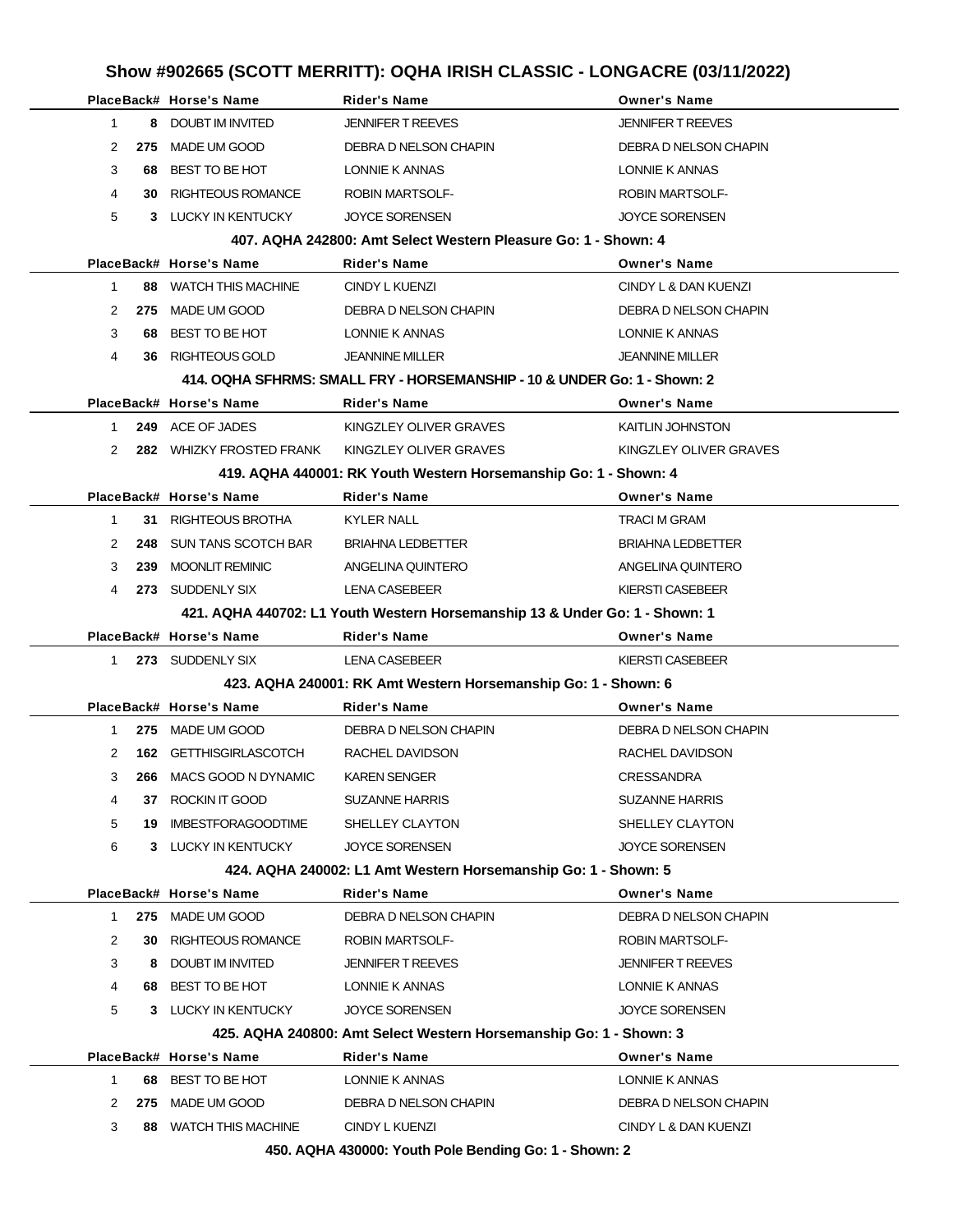|                |     | PlaceBack# Horse's Name     | <b>Rider's Name</b>                                       | <b>Owner's Name</b>     |  |  |
|----------------|-----|-----------------------------|-----------------------------------------------------------|-------------------------|--|--|
| 1              |     | 249 ACE OF JADES            | KINGZLEY OLIVER GRAVES                                    | <b>KAITLIN JOHNSTON</b> |  |  |
| DO             | 282 | <b>WHIZKY FROSTED FRANK</b> | KINGZLEY OLIVER GRAVES                                    | KINGZLEY OLIVER GRAVES  |  |  |
|                |     |                             | 456. AQHA 432000: Youth Stake Race Go: 1 - Shown: 1       |                         |  |  |
|                |     | PlaceBack# Horse's Name     | <b>Rider's Name</b>                                       | <b>Owner's Name</b>     |  |  |
| 1              |     | 249 ACE OF JADES            | KINGZLEY OLIVER GRAVES                                    | <b>KAITLIN JOHNSTON</b> |  |  |
|                |     |                             | 458. AQHA 428000: Youth Barrel Racing Go: 1 - Shown: 1    |                         |  |  |
|                |     | PlaceBack# Horse's Name     | <b>Rider's Name</b>                                       | <b>Owner's Name</b>     |  |  |
| 1.             |     | 249 ACE OF JADES            | KINGZLEY OLIVER GRAVES                                    | <b>KAITLIN JOHNSTON</b> |  |  |
|                |     |                             | 771, OQHA JPHDO: JACKPOT HEADING OPEN Go: 1 - Shown: 5    |                         |  |  |
|                |     | PlaceBack# Horse's Name     | <b>Rider's Name</b>                                       | <b>Owner's Name</b>     |  |  |
| 1              |     | 233 BET YER A SMARTALLIC    | <b>MACK DODSWORTH</b>                                     | <b>MICHELLE MARIE</b>   |  |  |
| $\overline{2}$ |     | 52 YY SHOWSTOPPIN SHINE     | <b>WES B CHAPPELL</b>                                     | <b>JANE RUDE</b>        |  |  |
|                |     |                             | 772. OQHA JPHLO: JACKPOT HEELING OPEN Go: 1 - Shown: 5    |                         |  |  |
|                |     | PlaceBack# Horse's Name     | <b>Rider's Name</b>                                       | <b>Owner's Name</b>     |  |  |
| 1              |     | 284 CDS HOT RUM             | MIKE D MARRIOTT                                           | NANCY STOLZ PETTERSON   |  |  |
| $\overline{2}$ | 52  | YY SHOWSTOPPIN SHINE        | <b>WES B CHAPPELL</b>                                     | <b>JANE RUDE</b>        |  |  |
| 3              | 69  | KIT KAT PETE                | TED M 'TEEJAY' BROWN II                                   | TED M 'TEEJAY' BROWN II |  |  |
| 4              | 11  | TEEJAYS BAD KAT             | TED M 'TEEJAY' BROWN II                                   | <b>BONNIE BROWN</b>     |  |  |
|                |     |                             | 775, OQHA JPHDA: JACKPOT HEADING AMATEUR Go: 1 - Shown: 2 |                         |  |  |
|                |     | PlaceBack# Horse's Name     | <b>Rider's Name</b>                                       | <b>Owner's Name</b>     |  |  |
| 1              |     | 226 OR PEPTO FOR RONDEE     | <b>SAMUAL MONDS</b>                                       | <b>RISING M5 LLC</b>    |  |  |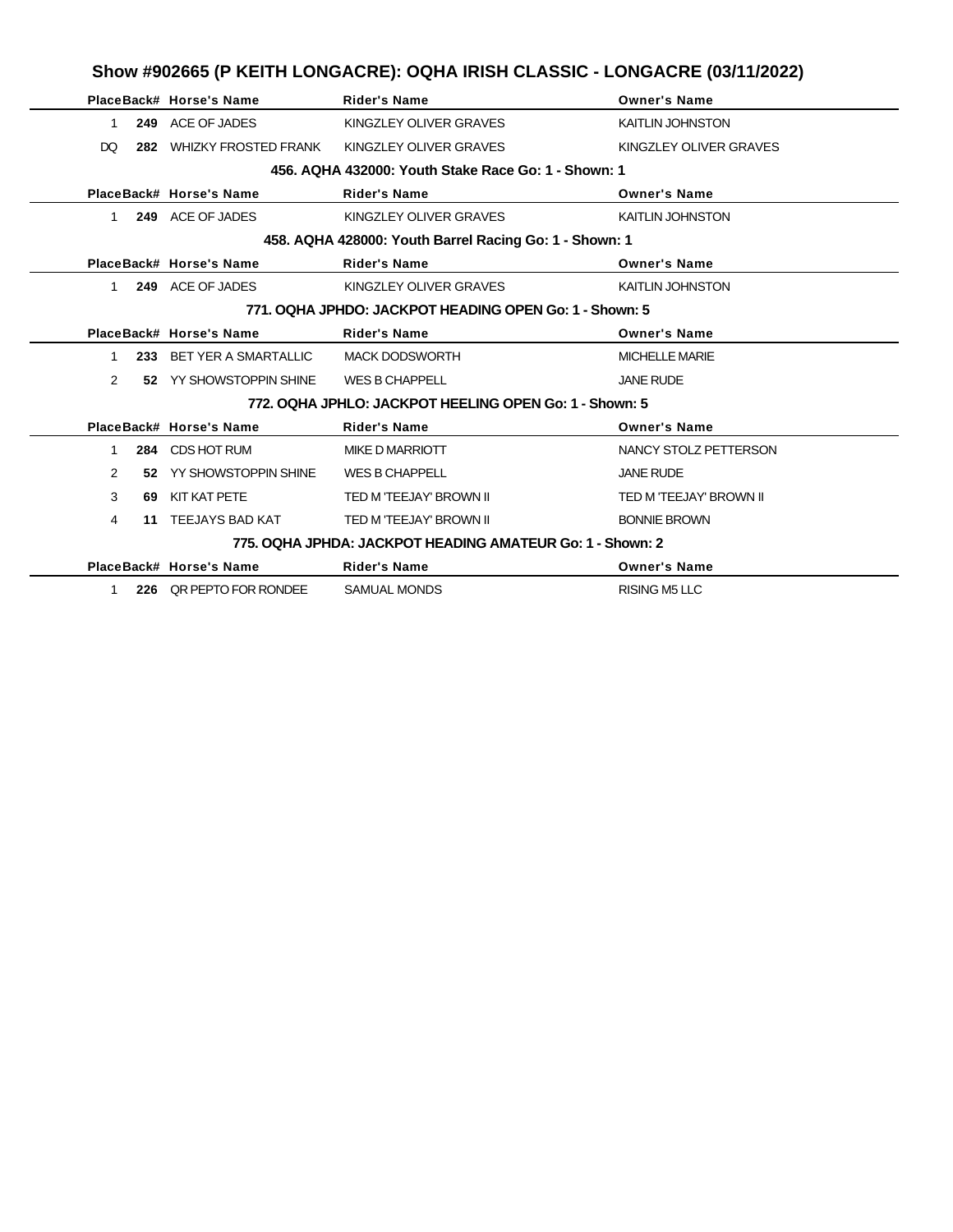# **Show #902666 (TRACY L WILLIS): OQHA IRISH CLASSIC - WILLIS (03/11/2022)**

### **5. OQHA SFSHMS: SMALL FRY - SHOWMANSHIP - 10 & UNDER Go: 1 - Shown: 1**

|                |     | PlaceBack# Horse's Name    | <b>Rider's Name</b>                                                  | <b>Owner's Name</b>      |
|----------------|-----|----------------------------|----------------------------------------------------------------------|--------------------------|
| $\mathbf 1$    |     | 282 WHIZKY FROSTED FRANK   | KINGZLEY OLIVER GRAVES                                               | KINGZLEY OLIVER GRAVES   |
|                |     |                            | 6. AQHA 412001: RK Youth Showmanship at Halter Go: 1 - Shown: 3      |                          |
|                |     | PlaceBack# Horse's Name    | <b>Rider's Name</b>                                                  | <b>Owner's Name</b>      |
| 1              |     | 31 RIGHTEOUS BROTHA        | <b>KYLER NALL</b>                                                    | <b>TRACI M GRAM</b>      |
| 2              | 248 | <b>SUN TANS SCOTCH BAR</b> | <b>BRIAHNA LEDBETTER</b>                                             | <b>BRIAHNA LEDBETTER</b> |
| 3              |     | 273 SUDDENLY SIX           | LENA CASEBEER                                                        | KIERSTI CASEBEER         |
|                |     |                            | 8. AQHA 412702: L1 Youth Showmanship (13 & Under) Go: 1 - Shown: 1   |                          |
|                |     | PlaceBack# Horse's Name    | <b>Rider's Name</b>                                                  | <b>Owner's Name</b>      |
| $\mathbf 1$    |     | 273 SUDDENLY SIX           | <b>LENA CASEBEER</b>                                                 | <b>KIERSTI CASEBEER</b>  |
|                |     |                            | 10. AQHA 212001: RK Amt Showmanship at Halter Go: 1 - Shown: 6       |                          |
|                |     | PlaceBack# Horse's Name    | <b>Rider's Name</b>                                                  | <b>Owner's Name</b>      |
| $\mathbf{1}$   | 266 | MACS GOOD N DYNAMIC        | <b>KAREN SENGER</b>                                                  | <b>CRESSANDRA</b>        |
| 2              | 259 | <b>RIGHTEOUS JEWEL</b>     | <b>CRESSANDRA</b>                                                    | <b>KAREN SENGER</b>      |
| 3              | 162 | <b>GETTHISGIRLASCOTCH</b>  | RACHEL DAVIDSON                                                      | RACHEL DAVIDSON          |
| 4              |     | 37 ROCKIN IT GOOD          | <b>SUZANNE HARRIS</b>                                                | <b>SUZANNE HARRIS</b>    |
| 5              | 19  | <b>IMBESTFORAGOODTIME</b>  | SHELLEY CLAYTON                                                      | SHELLEY CLAYTON          |
| 6              |     | 231 HALLOSHEEN             | <b>KAREN LOOMIS</b>                                                  | <b>KAREN LOOMIS</b>      |
|                |     |                            | 11. AQHA 212002: L1 Amt Showmanship at Halter Go: 1 - Shown: 7       |                          |
|                |     | PlaceBack# Horse's Name    | <b>Rider's Name</b>                                                  | <b>Owner's Name</b>      |
| 1              |     | 275 MADE UM GOOD           | DEBRA D NELSON CHAPIN                                                | DEBRA D NELSON CHAPIN    |
| 2              | 8   | <b>DOUBT IM INVITED</b>    | <b>JENNIFER T REEVES</b>                                             | <b>JENNIFER T REEVES</b> |
| 3              | 3   | LUCKY IN KENTUCKY          | <b>JOYCE SORENSEN</b>                                                | <b>JOYCE SORENSEN</b>    |
| 4              | 68  | BEST TO BE HOT             | LONNIE K ANNAS                                                       | LONNIE K ANNAS           |
| 5              | 37  | ROCKIN IT GOOD             | <b>SUZANNE HARRIS</b>                                                | SUZANNE HARRIS           |
| 6              | 36. | RIGHTEOUS GOLD             | <b>JEANNINE MILLER</b>                                               | <b>JEANNINE MILLER</b>   |
| $\overline{7}$ | 30  | <b>RIGHTEOUS ROMANCE</b>   | <b>ROBIN MARTSOLF-</b>                                               | <b>ROBIN MARTSOLF-</b>   |
|                |     |                            | 12. AQHA 212800: Amt Select Showmanship at Halter Go: 1 - Shown: 3   |                          |
|                |     | PlaceBack# Horse's Name    | <b>Rider's Name</b>                                                  | <b>Owner's Name</b>      |
|                |     | 88 WATCH THIS MACHINE      | CINDY L KUENZI                                                       | CINDY L & DAN KUENZI     |
| 2              |     | 275 MADE UM GOOD           | DEBRA D NELSON CHAPIN                                                | DEBRA D NELSON CHAPIN    |
| 3              |     | 68 BEST TO BE HOT          | LONNIE K ANNAS                                                       | LONNIE K ANNAS           |
|                |     |                            | 40. AQHA 103400: Aged Stallions Go: 1 - Shown: 1                     |                          |
|                |     | PlaceBack# Horse's Name    | <b>Rider's Name</b>                                                  | <b>Owner's Name</b>      |
| $\mathbf 1$    |     | 233 BET YER A SMARTALLIC   | <b>MACK DODSWORTH</b>                                                | <b>MICHELLE MARIE</b>    |
|                |     |                            | 62. AQHA 207202: L1 Amt Geldings Three & Over Go: 1 - Shown: 2       |                          |
|                |     | PlaceBack# Horse's Name    | <b>Rider's Name</b>                                                  | <b>Owner's Name</b>      |
| $\mathbf{1}$   |     | 3 LUCKY IN KENTUCKY        | <b>JOYCE SORENSEN</b>                                                | <b>JOYCE SORENSEN</b>    |
| 2              |     | 37 ROCKIN IT GOOD          | <b>SUZANNE HARRIS</b>                                                | SUZANNE HARRIS           |
|                |     |                            | 63. AQHA 277002: L1 Amt Performance Halter Geldings Go: 1 - Shown: 5 |                          |
|                |     | PlaceBack# Horse's Name    | Rider's Name                                                         | <b>Owner's Name</b>      |
| 1              | 8   | <b>DOUBT IM INVITED</b>    | <b>JENNIFER T REEVES</b>                                             | <b>JENNIFER T REEVES</b> |
| 2              | 30  | RIGHTEOUS ROMANCE          | ROBIN MARTSOLF-                                                      | ROBIN MARTSOLF-          |
| 3              | 275 | MADE UM GOOD               | DEBRA D NELSON CHAPIN                                                | DEBRA D NELSON CHAPIN    |
| 4              |     | 68 BEST TO BE HOT          | LONNIE K ANNAS                                                       | LONNIE K ANNAS           |
|                |     |                            |                                                                      |                          |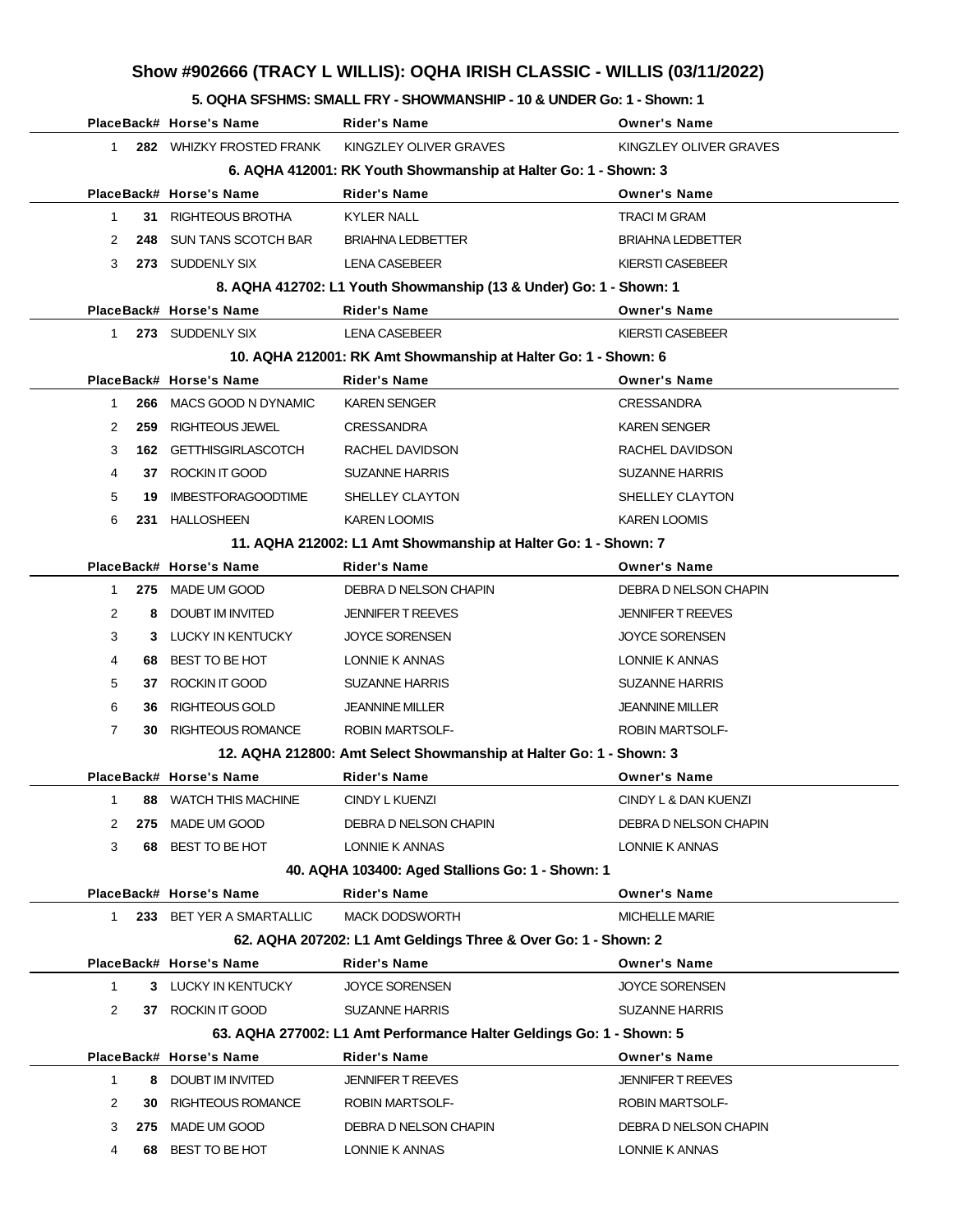### **Show #902666 (TRACY L WILLIS): OQHA IRISH CLASSIC - WILLIS (03/11/2022)**

| 5                                                 |   | <b>19 IMBESTFORAGOODTIME</b> | SHELLEY CLAYTON                                                   | SHELLEY CLAYTON          |
|---------------------------------------------------|---|------------------------------|-------------------------------------------------------------------|--------------------------|
|                                                   |   |                              | 68. AQHA 277000: Amt Performance Halter Geldings Go: 1 - Shown: 5 |                          |
|                                                   |   | PlaceBack# Horse's Name      | <b>Rider's Name</b>                                               | <b>Owner's Name</b>      |
| 1                                                 |   | 88 WATCH THIS MACHINE        | CINDY L KUENZI                                                    | CINDY L & DAN KUENZI     |
| 2                                                 | 8 | DOUBT IM INVITED             | <b>JENNIFER T REEVES</b>                                          | <b>JENNIFER T REEVES</b> |
| 3                                                 |   | <b>30 RIGHTEOUS ROMANCE</b>  | <b>ROBIN MARTSOLF-</b>                                            | <b>ROBIN MARTSOLF-</b>   |
| 4                                                 |   | 275 MADE UM GOOD             | DEBRA D NELSON CHAPIN                                             | DEBRA D NELSON CHAPIN    |
| 5                                                 |   | 68 BEST TO BE HOT            | LONNIE K ANNAS                                                    | LONNIE K ANNAS           |
|                                                   |   |                              | 69. AQHA 201400: Amt Grand Champion Gelding Go: 1 - Shown: 2      |                          |
|                                                   |   | PlaceBack# Horse's Name      | <b>Rider's Name</b>                                               | <b>Owner's Name</b>      |
| 1                                                 |   | <b>88 WATCH THIS MACHINE</b> | <b>CINDY L KUENZI</b>                                             | CINDY L & DAN KUENZI     |
|                                                   |   |                              | 70. AQHA 201500: Amt Reserve Champion Gelding Go: 1 - Shown: 2    |                          |
|                                                   |   | PlaceBack# Horse's Name      | <b>Rider's Name</b>                                               | <b>Owner's Name</b>      |
| $\mathbf{1}$                                      |   | 8 DOUBT IM INVITED           | <b>JENNIFER T REEVES</b>                                          | <b>JENNIFER T REEVES</b> |
|                                                   |   |                              | 75. AQHA 177000: Performance Halter Geldings Go: 1 - Shown: 3     |                          |
|                                                   |   | PlaceBack# Horse's Name      | <b>Rider's Name</b>                                               | <b>Owner's Name</b>      |
| $\mathbf{1}$                                      |   | 88 WATCH THIS MACHINE        | <b>CINDY L KUENZI</b>                                             | CINDY L & DAN KUENZI     |
| 2                                                 |   | 275 MADE UM GOOD             | DEBRA D NELSON CHAPIN                                             | DEBRA D NELSON CHAPIN    |
| 3                                                 |   | 52 YY SHOWSTOPPIN SHINE      | <b>WES B CHAPPELL</b>                                             | <b>JANE RUDE</b>         |
|                                                   |   |                              | 76. AQHA 101400: Grand Champion Geldings Go: 1 - Shown: 1         |                          |
|                                                   |   | PlaceBack# Horse's Name      | <b>Rider's Name</b>                                               | <b>Owner's Name</b>      |
| $\mathbf{1}$                                      |   | 88 WATCH THIS MACHINE        | CINDY L KUENZI                                                    | CINDY L & DAN KUENZI     |
|                                                   |   |                              | 77. AQHA 101500: Reserve Champion Gelding Go: 1 - Shown: 3        |                          |
|                                                   |   | PlaceBack# Horse's Name      | <b>Rider's Name</b>                                               | <b>Owner's Name</b>      |
| $\mathbf 1$                                       |   | 275 MADE UM GOOD             | DEBRA D NELSON CHAPIN                                             | DEBRA D NELSON CHAPIN    |
|                                                   |   |                              | 97. AQHA 275002: L1 Amt Performance Halter Mares Go: 1 - Shown: 2 |                          |
|                                                   |   | PlaceBack# Horse's Name      | <b>Rider's Name</b>                                               | <b>Owner's Name</b>      |
| 1                                                 |   | 162 GETTHISGIRLASCOTCH       | RACHEL DAVIDSON                                                   | RACHEL DAVIDSON          |
| 2                                                 |   | 231 HALLOSHEEN               | <b>KAREN LOOMIS</b>                                               | <b>KAREN LOOMIS</b>      |
|                                                   |   |                              | 100. AQHA 205600: Amt Three Yr Old Mares Go: 1 - Shown: 1         |                          |
|                                                   |   | PlaceBack# Horse's Name      | <b>Rider's Name</b>                                               | <b>Owner's Name</b>      |
| $\mathbf{1}$                                      |   | 229 QUEEN OF COOL            | <b>VICTORIA L HOYT</b>                                            | <b>VICTORIA L HOYT</b>   |
| 101. AQHA 205700: Amt Aged Mares Go: 1 - Shown: 1 |   |                              |                                                                   |                          |
|                                                   |   | PlaceBack# Horse's Name      | <b>Rider's Name</b>                                               | <b>Owner's Name</b>      |
| 1                                                 |   | 265 ENCHANTED SPELL          | DALENE MAY HADLEY                                                 | DALENE MAY HADLEY        |
|                                                   |   |                              | 102. AQHA 275000: Amt Performance Halter Mares Go: 1 - Shown: 1   |                          |
|                                                   |   | PlaceBack# Horse's Name      | Rider's Name                                                      | <b>Owner's Name</b>      |
| 1                                                 |   | 36 RIGHTEOUS GOLD            | <b>JEANNINE MILLER</b>                                            | <b>JEANNINE MILLER</b>   |
|                                                   |   |                              | 103. AQHA 201200: Amt Grand Champion Mares Go: 1 - Shown: 3       |                          |
|                                                   |   | PlaceBack# Horse's Name      | <b>Rider's Name</b>                                               | <b>Owner's Name</b>      |
| 1.                                                |   | 229 QUEEN OF COOL            | <b>VICTORIA L HOYT</b>                                            | <b>VICTORIA L HOYT</b>   |
|                                                   |   |                              | 104. AQHA 201300: Amt Reserve Champion Mare Go: 1 - Shown: 3      |                          |
|                                                   |   |                              |                                                                   |                          |
|                                                   |   | PlaceBack# Horse's Name      | <b>Rider's Name</b>                                               | <b>Owner's Name</b>      |
| 1                                                 |   | 265 ENCHANTED SPELL          | DALENE MAY HADLEY                                                 | DALENE MAY HADLEY        |

**PlaceBack# Horse's Name Rider's Name Owner's Name**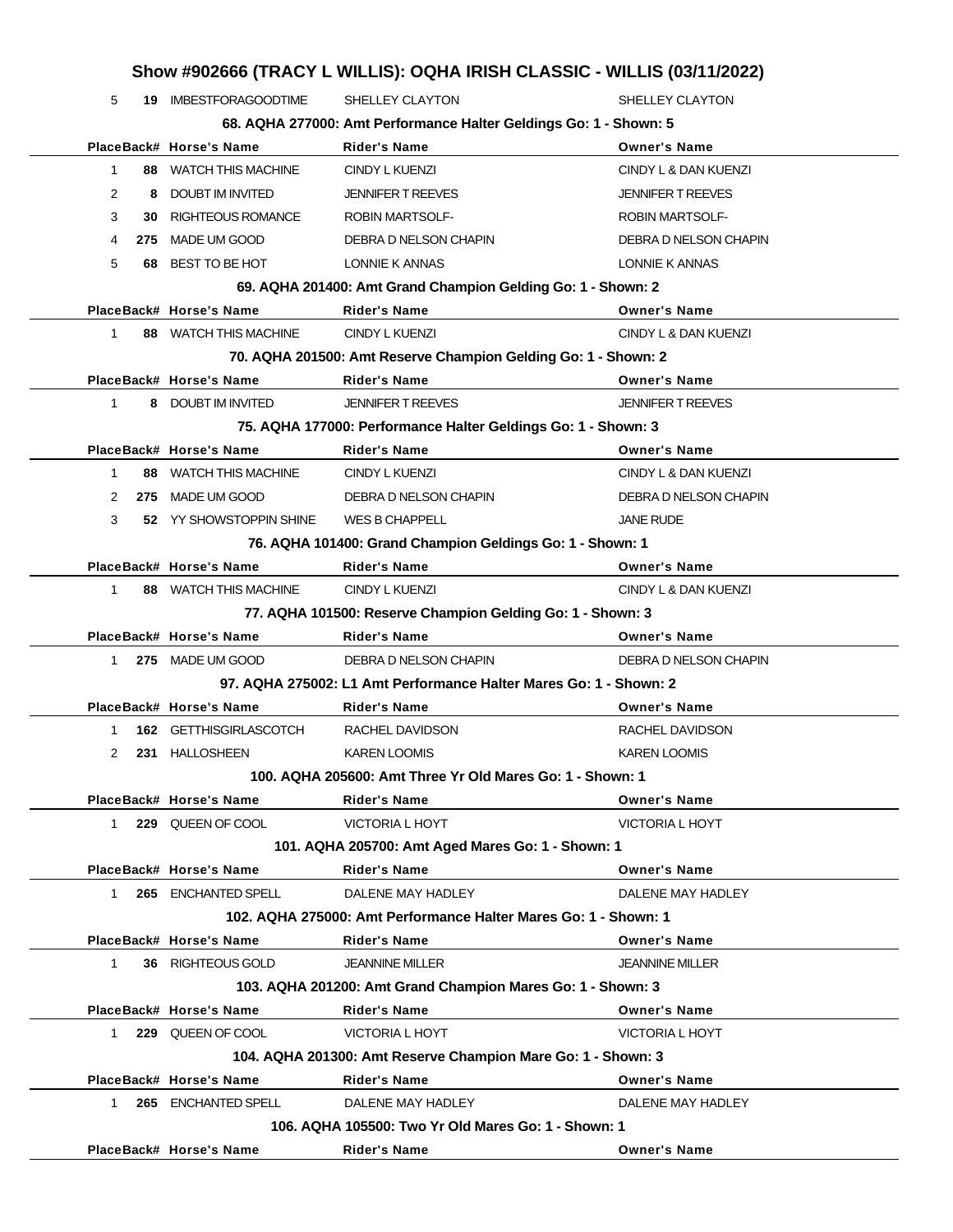|              | Show #902666 (TRACY L WILLIS): OQHA IRISH CLASSIC - WILLIS (03/11/2022) |                             |                                                                         |                                 |  |
|--------------|-------------------------------------------------------------------------|-----------------------------|-------------------------------------------------------------------------|---------------------------------|--|
| $\mathbf 1$  |                                                                         | 257 COOL AND DELIGHTFUL     | <b>MATTHEW HENDERSON</b>                                                | <b>WALT &amp; ANNIE SCHOBEL</b> |  |
|              | 107. AQHA 105600: Three Yr Old Mares Go: 1 - Shown: 1                   |                             |                                                                         |                                 |  |
|              |                                                                         | PlaceBack# Horse's Name     | <b>Rider's Name</b>                                                     | <b>Owner's Name</b>             |  |
| $\mathbf{1}$ |                                                                         | 229 QUEEN OF COOL           | <b>ERIN HENDERSON</b>                                                   | <b>VICTORIA L HOYT</b>          |  |
|              |                                                                         |                             | 108. AQHA 105700: Aged Mares Go: 1 - Shown: 1                           |                                 |  |
|              |                                                                         | PlaceBack# Horse's Name     | <b>Rider's Name</b>                                                     | <b>Owner's Name</b>             |  |
| 1.           |                                                                         | 265 ENCHANTED SPELL         | DALENE MAY HADLEY                                                       | DALENE MAY HADLEY               |  |
|              |                                                                         |                             | 110. AQHA 101200: Grand Champion Mares Go: 1 - Shown: 3                 |                                 |  |
|              |                                                                         | PlaceBack# Horse's Name     | <b>Rider's Name</b>                                                     | <b>Owner's Name</b>             |  |
| $\mathbf{1}$ |                                                                         | 229 QUEEN OF COOL           | <b>ERIN HENDERSON</b>                                                   | <b>VICTORIA L HOYT</b>          |  |
|              |                                                                         |                             | 111. AQHA 101300: Reserve Champion Mare Go: 1 - Shown: 3                |                                 |  |
|              |                                                                         | PlaceBack# Horse's Name     | <b>Rider's Name</b>                                                     | <b>Owner's Name</b>             |  |
| 1            |                                                                         | 257 COOL AND DELIGHTFUL     | <b>MATTHEW HENDERSON</b>                                                | <b>WALT &amp; ANNIE SCHOBEL</b> |  |
|              |                                                                         |                             | 147. AQHA 477002: L1 Youth Performance Halter Geldings Go: 1 - Shown: 2 |                                 |  |
|              |                                                                         | PlaceBack# Horse's Name     | <b>Rider's Name</b>                                                     | <b>Owner's Name</b>             |  |
| $\mathbf 1$  |                                                                         | 273 SUDDENLY SIX            | <b>LENA CASEBEER</b>                                                    | <b>KIERSTI CASEBEER</b>         |  |
| 2            |                                                                         | 31 RIGHTEOUS BROTHA         | <b>KYLER NALL</b>                                                       | <b>TRACI M GRAM</b>             |  |
|              |                                                                         |                             | 171. AQHA 122000: Dally Team Roping - Heading Go: 1 - Shown: 5          |                                 |  |
|              |                                                                         | PlaceBack# Horse's Name     | <b>Rider's Name</b>                                                     | <b>Owner's Name</b>             |  |
| 1            |                                                                         | 233 BET YER A SMARTALLIC    | <b>MACK DODSWORTH</b>                                                   | <b>MICHELLE MARIE</b>           |  |
| 2            |                                                                         | 52 YY SHOWSTOPPIN SHINE     | WES B CHAPPELL                                                          | <b>JANE RUDE</b>                |  |
| DQ           |                                                                         | 277 POWER DOC COMMAND       | ALYSSA STANLEY                                                          | ALYSSA STANLEY                  |  |
| DQ           |                                                                         | 22 PURRFECT MAKERS MARK     | TED M 'TEEJAY' BROWN II                                                 | LINDA & WILLIAM TIFFANY         |  |
| DQ           |                                                                         | 225 PLAYBOYS PEPPY ALSO     | <b>BONNIE BROWN</b>                                                     | <b>BONNIE BROWN</b>             |  |
|              |                                                                         |                             | 172. AQHA 124000: Dally Team Roping - Heeling Go: 1 - Shown: 5          |                                 |  |
|              |                                                                         | PlaceBack# Horse's Name     | <b>Rider's Name</b>                                                     | <b>Owner's Name</b>             |  |
| 1            |                                                                         | 69 KIT KAT PETE             | TED M 'TEEJAY' BROWN II                                                 | TED M 'TEEJAY' BROWN II         |  |
| 2            |                                                                         | 52 YY SHOWSTOPPIN SHINE     | <b>WES B CHAPPELL</b>                                                   | <b>JANE RUDE</b>                |  |
| 3            |                                                                         | 11 TEEJAYS BAD KAT          | TED M 'TEEJAY' BROWN II                                                 | <b>BONNIE BROWN</b>             |  |
| 4            |                                                                         | 284 CDS HOT RUM             | <b>MIKE D MARRIOTT</b>                                                  | NANCY STOLZ PETTERSON           |  |
| DQ           |                                                                         | 233 BET YER A SMARTALLIC    | <b>MACK DODSWORTH</b>                                                   | <b>MICHELLE MARIE</b>           |  |
|              |                                                                         |                             | 175. AQHA 222000: Amt Dally Team Roping - Heading Go: 1 - Shown: 2      |                                 |  |
|              |                                                                         | PlaceBack# Horse's Name     | <b>Rider's Name</b>                                                     | <b>Owner's Name</b>             |  |
| $\mathbf{1}$ |                                                                         | 226 OR PEPTO FOR RONDEE     | <b>SAMUAL MONDS</b>                                                     | <b>RISING M5 LLC</b>            |  |
| DQ           |                                                                         | 225 PLAYBOYS PEPPY ALSO     | <b>BONNIE BROWN</b>                                                     | <b>BONNIE BROWN</b>             |  |
|              |                                                                         |                             | 186. AQHA 114000: Cutting Go: 1 - Shown: 7                              |                                 |  |
|              |                                                                         | PlaceBack# Horse's Name     | <b>Rider's Name</b>                                                     | <b>Owner's Name</b>             |  |
| 1            | 233                                                                     | <b>BET YER A SMARTALLIC</b> | <b>MACK DODSWORTH</b>                                                   | <b>MICHELLE MARIE</b>           |  |
| 2            | 246                                                                     | DA CHIC MAGNET              | <b>SHANE STEFFEN</b>                                                    | <b>KELLEY R MINGUS</b>          |  |
| 3            |                                                                         | 533 A REY OF HOPE           | <b>KELLY G KAHLER</b>                                                   | ROXY & KELLY G KAHLER           |  |
| 4            | 243                                                                     | <b>HICKORY DICKORY TIME</b> | ELIZABETH KANIA                                                         | <b>RENEE DUBOIS</b>             |  |
| 5            |                                                                         | 276 GOOSEN YA               | ALYSSA STANLEY                                                          | ALYSSA STANLEY                  |  |
| DQ           |                                                                         | 52 YY SHOWSTOPPIN SHINE     | <b>WES B CHAPPELL</b>                                                   | JANE RUDE                       |  |
| DQ           |                                                                         | 13 MR SHINEY LIGHTS         | <b>SHANE STEFFEN</b>                                                    | <b>RENEE L BERREY</b>           |  |
|              |                                                                         |                             | 187. AQHA 214000: Amt Cutting Go: 1 - Shown: 5                          |                                 |  |
|              |                                                                         | PlaceBack# Horse's Name     | Rider's Name                                                            | <b>Owner's Name</b>             |  |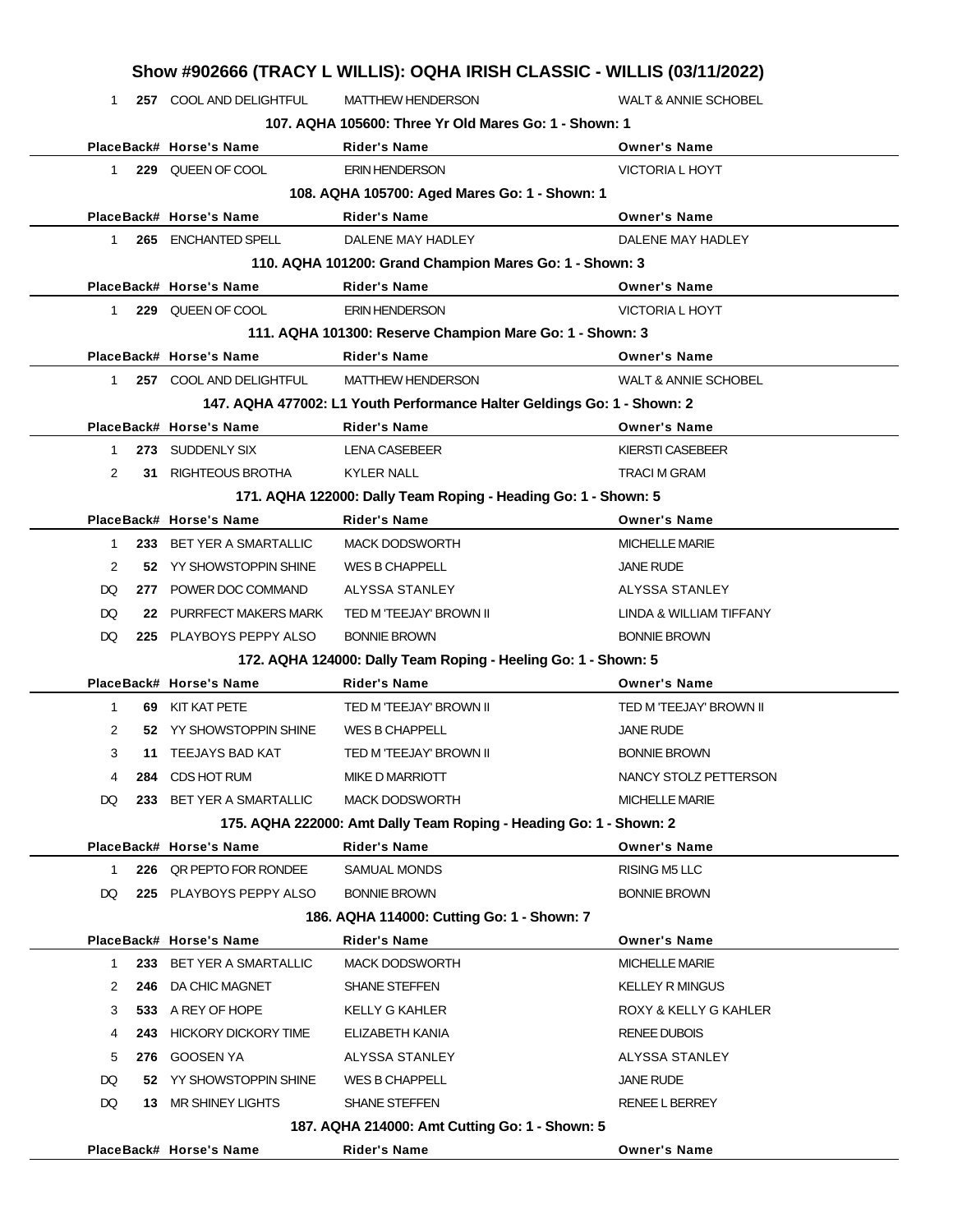|                                                                   |              |     |                          | Show #902666 (TRACY L WILLIS): OQHA IRISH CLASSIC - WILLIS (03/11/2022) |                                 |
|-------------------------------------------------------------------|--------------|-----|--------------------------|-------------------------------------------------------------------------|---------------------------------|
|                                                                   | 1            |     | 243 HICKORY DICKORY TIME | ELIZABETH KANIA                                                         | <b>RENEE DUBOIS</b>             |
|                                                                   | DQ           | 26  | SMART DUALIN CAT         | NANCY MILLS                                                             | <b>NANCY MILLS</b>              |
|                                                                   | DQ           |     | 242 SPRINKLD CONFETTICAT | <b>DANELLE MARKHAM</b>                                                  | DANELLE MARKHAM                 |
|                                                                   | DQ           |     | 245 HESA BIT BOSSY       | <b>KELLEY R MINGUS</b>                                                  | <b>KELLEY R MINGUS</b>          |
|                                                                   | DQ           |     | 262 SMART MR METALLIC    | <b>TAMARA BONNETT</b>                                                   | <b>TAMARA BONNETT</b>           |
|                                                                   |              |     |                          | 190. OQSH 73: CUTTING OPEN Go: 1 - Shown: 5                             |                                 |
|                                                                   |              |     | PlaceBack# Horse's Name  | <b>Rider's Name</b>                                                     | <b>Owner's Name</b>             |
|                                                                   | 1            |     | 241 MAJOR ADAMS          | <b>SHANE STEFFEN</b>                                                    | <b>MCSPYDER RANCH</b>           |
|                                                                   | 2            |     | 244 TUCKIN ONE TIME      | ELIZABETH KANIA                                                         | <b>RENEE DUBOIS</b>             |
|                                                                   | 3            |     | 276 GOOSEN YA            | ALYSSA STANLEY                                                          | ALYSSA STANLEY                  |
|                                                                   | 4            |     | 286 GYPSY REY LEE        | KIESHA JOSLYN                                                           | <b>BRIAN ABINGDON</b>           |
|                                                                   |              |     |                          | 200. AQHA 116000: Working Cow Horse Go: 1 - Shown: 7                    |                                 |
|                                                                   |              |     | PlaceBack# Horse's Name  | <b>Rider's Name</b>                                                     | <b>Owner's Name</b>             |
|                                                                   | 1            |     | 245 HESA BIT BOSSY       | <b>SHANE STEFFEN</b>                                                    | <b>KELLEY R MINGUS</b>          |
|                                                                   | 2            |     | 243 HICKORY DICKORY TIME | ELIZABETH KANIA                                                         | <b>RENEE DUBOIS</b>             |
|                                                                   | 3            |     | 52 YY SHOWSTOPPIN SHINE  | WES B CHAPPELL                                                          | <b>JANE RUDE</b>                |
|                                                                   | 4            | 246 | DA CHIC MAGNET           | SHANE STEFFEN                                                           | <b>KELLEY R MINGUS</b>          |
|                                                                   | 5            |     | 240 VERY FUNNY VALENTINE | <b>SHANE STEFFEN</b>                                                    | <b>SHANE &amp; BETH STEFFEN</b> |
|                                                                   | DQ           | 233 | BET YER A SMARTALLIC     | <b>MACK DODSWORTH</b>                                                   | <b>MICHELLE MARIE</b>           |
|                                                                   | DQ           |     | 242 SPRINKLD CONFETTICAT | <b>SHANE STEFFEN</b>                                                    | DANELLE MARKHAM                 |
|                                                                   |              |     |                          | 201. AQHA 216000: Amt Working Cow Horse Go: 1 - Shown: 3                |                                 |
|                                                                   |              |     | PlaceBack# Horse's Name  | <b>Rider's Name</b>                                                     | <b>Owner's Name</b>             |
|                                                                   | $\mathbf{1}$ |     | 26 SMART DUALIN CAT      | <b>NANCY MILLS</b>                                                      | <b>NANCY MILLS</b>              |
|                                                                   | 2            |     | 262 SMART MR METALLIC    | <b>TAMARA BONNETT</b>                                                   | <b>TAMARA BONNETT</b>           |
|                                                                   | 3            |     | 244 TUCKIN ONE TIME      | ELIZABETH KANIA                                                         | <b>RENEE DUBOIS</b>             |
|                                                                   |              |     |                          | 203. AQHA 217001: RK Amt Working Cow Horse Boxing Go: 1 - Shown: 1      |                                 |
|                                                                   |              |     | PlaceBack# Horse's Name  | <b>Rider's Name</b>                                                     | <b>Owner's Name</b>             |
|                                                                   | 1            |     | 231 HALLOSHEEN           | <b>KAREN LOOMIS</b>                                                     | <b>KAREN LOOMIS</b>             |
|                                                                   |              |     |                          | 208. AQHA 217000: Amt Working Cow Horse Boxing Go: 1 - Shown: 3         |                                 |
|                                                                   |              |     | PlaceBack# Horse's Name  | <b>Rider's Name</b>                                                     | <b>Owner's Name</b>             |
|                                                                   | $\mathbf{1}$ |     | 13 MR SHINEY LIGHTS      | <b>RENEE L BERREY</b>                                                   | <b>RENEE L BERREY</b>           |
|                                                                   | 2            | 87  | <b>DIDITNADODGE</b>      | SARAH HAUTH                                                             | SARAH HAUTH                     |
|                                                                   | 3            |     | 245 HESA BIT BOSSY       | <b>KELLEY R MINGUS</b>                                                  | <b>KELLEY R MINGUS</b>          |
| 209. AQHA 417000: Youth Working Cow Horse Boxing Go: 1 - Shown: 1 |              |     |                          |                                                                         |                                 |
|                                                                   |              |     | PlaceBack# Horse's Name  | <b>Rider's Name</b>                                                     | <b>Owner's Name</b>             |
|                                                                   | 1            |     | 263 KJ SMART HICKORY     | <b>DANIEL BONNETT</b>                                                   | <b>TAMARA BONNETT</b>           |
|                                                                   |              |     |                          | 216. OQSH 76: WORKING COWHORSE OPEN Go: 1 - Shown: 1                    |                                 |
|                                                                   |              |     | PlaceBack# Horse's Name  | Rider's Name                                                            | <b>Owner's Name</b>             |
|                                                                   | 0            |     | 241 MAJOR ADAMS          | <b>SHANE STEFFEN</b>                                                    | <b>MCSPYDER RANCH</b>           |
|                                                                   |              |     |                          | 235, OQHA SFRR: SMALL FRY RANCH RIDING 10 & UNDER Go: 1 - Shown: 2      |                                 |
|                                                                   |              |     | PlaceBack# Horse's Name  | <b>Rider's Name</b>                                                     | <b>Owner's Name</b>             |
|                                                                   | 1            |     | 249 ACE OF JADES         | KINGZLEY OLIVER GRAVES                                                  | <b>KAITLIN JOHNSTON</b>         |
|                                                                   | 2            |     |                          | 282 WHIZKY FROSTED FRANK KINGZLEY OLIVER GRAVES                         | KINGZLEY OLIVER GRAVES          |
|                                                                   |              |     |                          | 236. OQSH 69: RANCH RIDING 19 & OVER Go: 1 - Shown: 1                   |                                 |
|                                                                   |              |     | PlaceBack# Horse's Name  | <b>Rider's Name</b>                                                     | <b>Owner's Name</b>             |
|                                                                   | 1.           |     | 224 SMART SASSALENA      | <b>ELAINE GRIMPS</b>                                                    | NANCY STOLZ PETTERSON           |
|                                                                   |              |     |                          |                                                                         |                                 |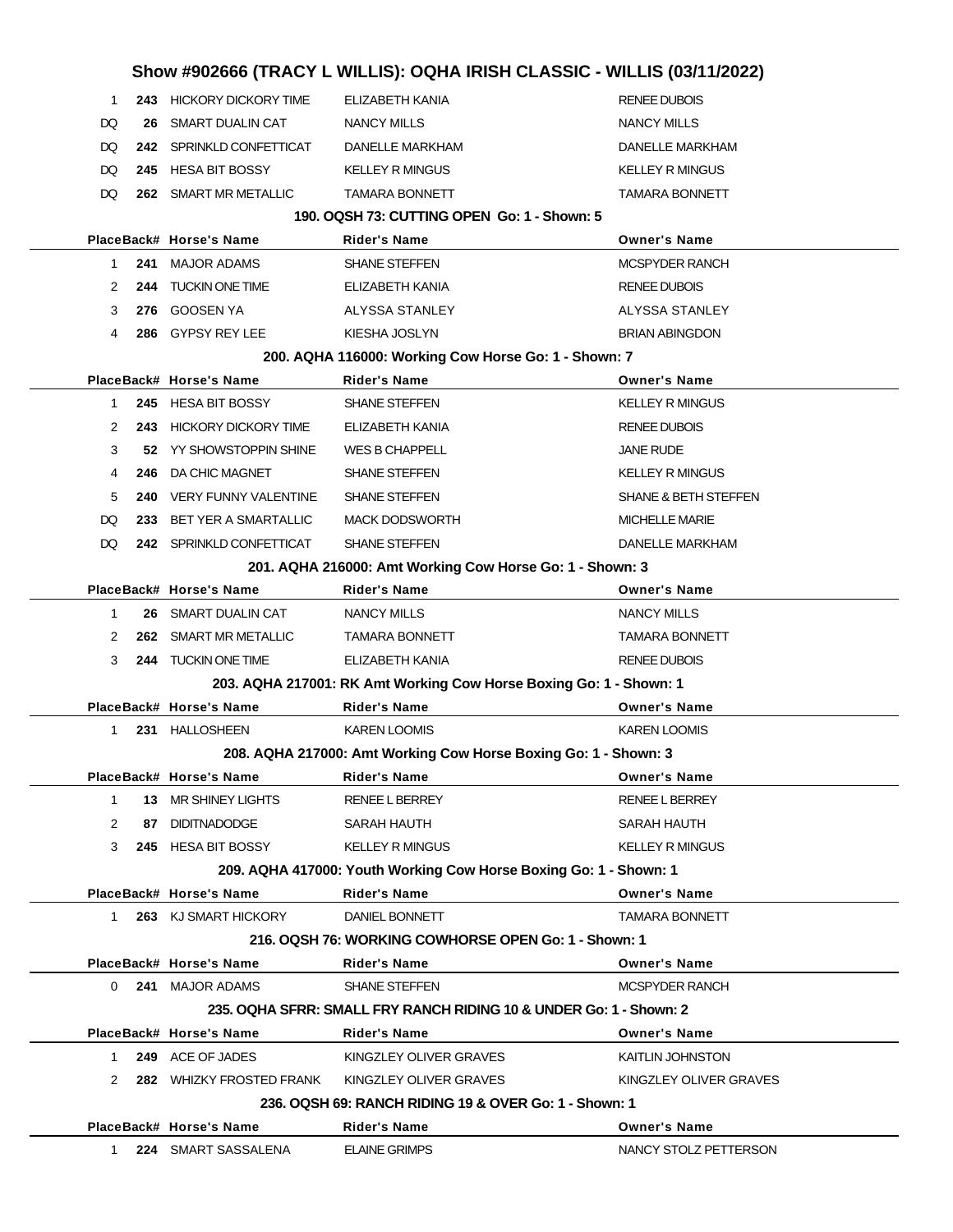# **Show #902666 (TRACY L WILLIS): OQHA IRISH CLASSIC - WILLIS (03/11/2022)**

**238. AQHA 143004: L1 Ranch Riding Go: 1 - Shown: 2**

|              | PlaceBack# Horse's Name       | <b>Rider's Name</b>                                         | <b>Owner's Name</b>         |
|--------------|-------------------------------|-------------------------------------------------------------|-----------------------------|
| 1.           | 224 SMART SASSALENA           | <b>ELAINE GRIMPS</b>                                        | NANCY STOLZ PETTERSON       |
| 2            | 250 WIMPYS STEPPIN UP         | <b>SUE SULTZE</b>                                           | LINDA NEUNZIG               |
|              |                               | 239. AQHA 243001: RK Amt Ranch Riding Go: 1 - Shown: 3      |                             |
|              | PlaceBack# Horse's Name       | Rider's Name                                                | <b>Owner's Name</b>         |
| 1            | 231 HALLOSHEEN                | <b>KAREN LOOMIS</b>                                         | <b>KAREN LOOMIS</b>         |
| 2            | 249 ACE OF JADES              | <b>KAITLIN JOHNSTON</b>                                     | <b>KAITLIN JOHNSTON</b>     |
| 3            | 282 WHIZKY FROSTED FRANK      | <b>KAITLIN JOHNSTON</b>                                     | KINGZLEY OLIVER GRAVES      |
|              |                               | 240. AQHA 443001: RK Youth Ranch Riding Go: 1 - Shown: 2    |                             |
|              | PlaceBack# Horse's Name       | <b>Rider's Name</b>                                         | <b>Owner's Name</b>         |
| 1            | 274 THE NITE SHIFT            | <b>MARISSA FISHER</b>                                       | <b>MARISSA FISHER</b>       |
| 2            | 239 MOONLIT REMINIC           | ANGELINA QUINTERO                                           | ANGELINA QUINTERO           |
|              |                               | 241. AQHA 243002: L1 Amt Ranch Riding Go: 1 - Shown: 2      |                             |
|              | PlaceBack# Horse's Name       | <b>Rider's Name</b>                                         | <b>Owner's Name</b>         |
| 1            | 249 ACE OF JADES              | <b>KAITLIN JOHNSTON</b>                                     | <b>KAITLIN JOHNSTON</b>     |
| 2            | 282 WHIZKY FROSTED FRANK      | <b>KAITLIN JOHNSTON</b>                                     | KINGZLEY OLIVER GRAVES      |
|              |                               | 242. AQHA 443002: L1 Youth Ranch Riding Go: 1 - Shown: 2    |                             |
|              | PlaceBack# Horse's Name       | <b>Rider's Name</b>                                         | <b>Owner's Name</b>         |
| 1            | 274 THE NITE SHIFT            | <b>MARISSA FISHER</b>                                       | <b>MARISSA FISHER</b>       |
| 2            | 239 MOONLIT REMINIC           | ANGELINA QUINTERO                                           | ANGELINA QUINTERO           |
|              |                               | 244. AQHA 243000: Amt Ranch Riding Go: 1 - Shown: 2         |                             |
|              | PlaceBack# Horse's Name       | <b>Rider's Name</b>                                         | <b>Owner's Name</b>         |
| 1            | 44 PLAIN N DOLL               | AYN ARBOGAST-TODD                                           | AYN ARBOGAST-               |
| 2            | 261 GENUINE ELECTRICAL        | <b>JULIE M VOSBERG</b>                                      | <b>KERRY NEWELL/JULIE M</b> |
|              |                               | 247. AQHA 143000: Ranch Riding Go: 1 - Shown: 2             |                             |
|              | PlaceBack# Horse's Name       | <b>Rider's Name</b>                                         | <b>Owner's Name</b>         |
| 1            | <b>261 GENUINE ELECTRICAL</b> | <b>KERRY NEWELL</b>                                         | <b>KERRY NEWELL/JULIE M</b> |
| 2            | 42 TOM KRUZER                 | <b>SUE SULTZE</b>                                           | AYN ARBOGAST-TODD           |
|              |                               | 261, AQHA 438102: L1 Youth Walk Trot Trail Go: 1 - Shown: 1 |                             |
|              | PlaceBack# Horse's Name       | Rider's Name                                                | <b>Owner's Name</b>         |
| 1            | 248 SUN TANS SCOTCH BAR       | <b>BRIAHNA LEDBETTER</b>                                    | <b>BRIAHNA LEDBETTER</b>    |
|              |                               | 266. AQHA 138004: L1 Trail Go: 1 - Shown: 4                 |                             |
|              | PlaceBack# Horse's Name       | Rider's Name                                                | <b>Owner's Name</b>         |
| $\mathbf{1}$ | 275 MADE UM GOOD              | DEBRA D NELSON CHAPIN                                       | DEBRA D NELSON CHAPIN       |
| 2            | 8 DOUBT IM INVITED            | <b>JENNIFER T REEVES</b>                                    | <b>JENNIFER T REEVES</b>    |
| 3            | 19 IMBESTFORAGOODTIME         | <b>KYLER NALL</b>                                           | SHELLEY CLAYTON             |
| DQ.          | <b>30 RIGHTEOUS ROMANCE</b>   | <b>ROBIN MARTSOLF-</b>                                      | <b>ROBIN MARTSOLF-</b>      |
|              |                               | 267. AQHA 438001: RK Youth Trail Go: 1 - Shown: 1           |                             |
|              | PlaceBack# Horse's Name       | Rider's Name                                                | <b>Owner's Name</b>         |
| $\mathbf{1}$ | 31 RIGHTEOUS BROTHA           | KYLER NALL                                                  | TRACI M GRAM                |
|              |                               | 268, AQHA 238001: RK Amt Trail Go: 1 - Shown: 3             |                             |
|              | PlaceBack# Horse's Name       | <b>Rider's Name</b>                                         | <b>Owner's Name</b>         |
| $\mathbf{1}$ | 3 LUCKY IN KENTUCKY           | <b>JOYCE SORENSEN</b>                                       | <b>JOYCE SORENSEN</b>       |
| 2            | 37 ROCKIN IT GOOD             | <b>SUZANNE HARRIS</b>                                       | <b>SUZANNE HARRIS</b>       |
| 3            | 231 HALLOSHEEN                | <b>KAREN LOOMIS</b>                                         | <b>KAREN LOOMIS</b>         |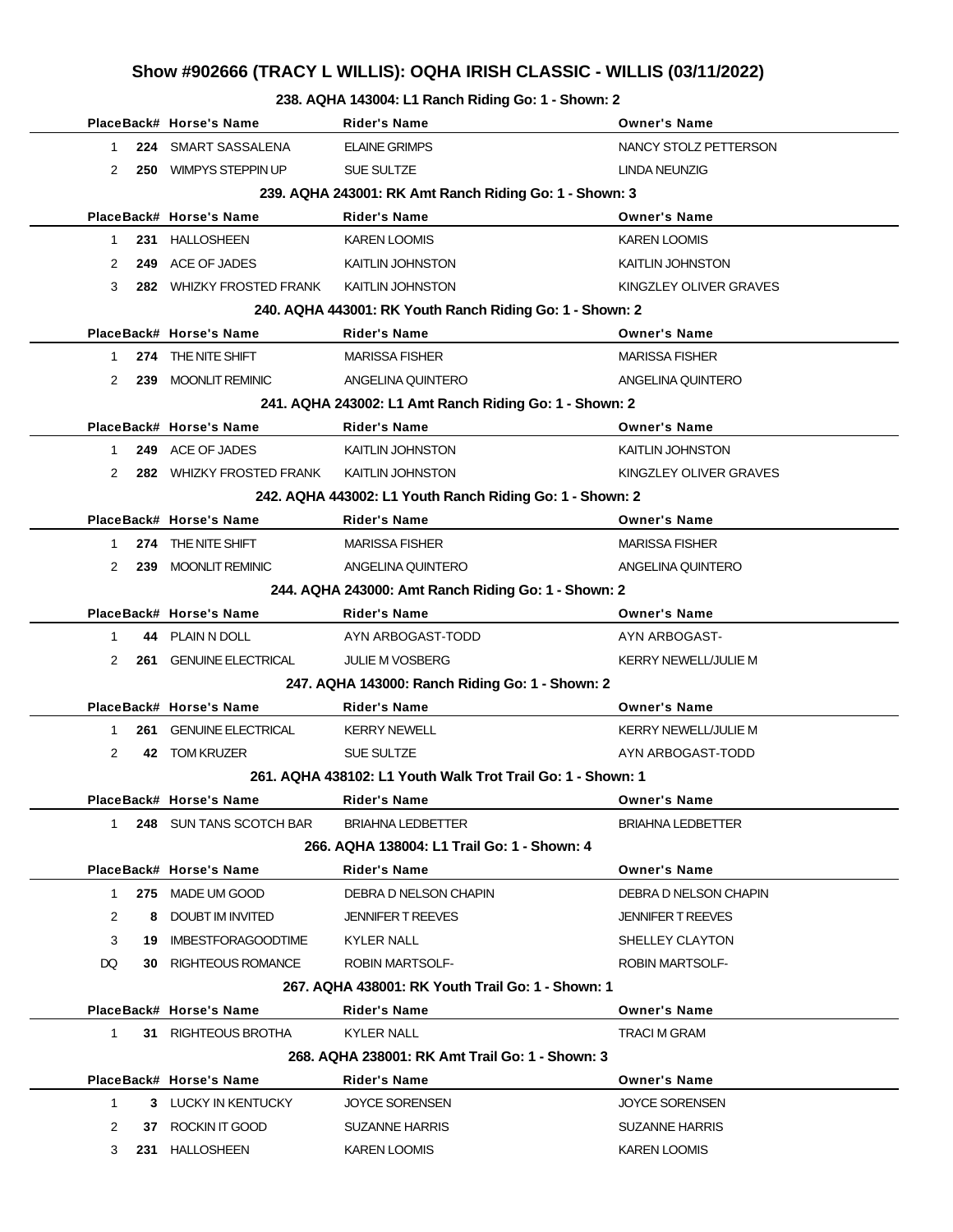# **Show #902666 (DAVID AVERY): OQHA IRISH CLASSIC - WILLIS (03/11/2022)**

**271. AQHA 238002: L1 Amt Trail Go: 1 - Shown: 3**

|                | PlaceBack# Horse's Name     | <b>Rider's Name</b>                                                           | <b>Owner's Name</b>      |
|----------------|-----------------------------|-------------------------------------------------------------------------------|--------------------------|
| $\mathbf 1$    | 3 LUCKY IN KENTUCKY         | <b>JOYCE SORENSEN</b>                                                         | <b>JOYCE SORENSEN</b>    |
| 2              | <b>30 RIGHTEOUS ROMANCE</b> | <b>ROBIN MARTSOLF-</b>                                                        | <b>ROBIN MARTSOLF-</b>   |
| 3              | 8 DOUBT IM INVITED          | <b>JENNIFER T REEVES</b>                                                      | <b>JENNIFER T REEVES</b> |
|                |                             | 277. AQHA 238800: Amt Select Trail Go: 1 - Shown: 2                           |                          |
|                | PlaceBack# Horse's Name     | <b>Rider's Name</b>                                                           | <b>Owner's Name</b>      |
| $1 \quad$      | 275 MADE UM GOOD            | DEBRA D NELSON CHAPIN                                                         | DEBRA D NELSON CHAPIN    |
| $\overline{2}$ | 88 WATCH THIS MACHINE       | <b>CINDY L KUENZI</b>                                                         | CINDY L & DAN KUENZI     |
|                |                             | 279. AQHA 138200: Senior Trail Go: 1 - Shown: 1                               |                          |
|                | PlaceBack# Horse's Name     | Rider's Name                                                                  | <b>Owner's Name</b>      |
| $\mathbf{1}$   | 88 WATCH THIS MACHINE       | CINDY L KUENZI                                                                | CINDY L & DAN KUENZI     |
|                |                             | 290. AQHA 444001: RK Youth Hunter Under Saddle Go: 1 - Shown: 2               |                          |
|                | PlaceBack# Horse's Name     | Rider's Name                                                                  | <b>Owner's Name</b>      |
| $1 \quad$      | 273 SUDDENLY SIX            | LENA CASEBEER                                                                 | KIERSTI CASEBEER         |
| 2              | 248 SUN TANS SCOTCH BAR     | BRIAHNA LEDBETTER                                                             | <b>BRIAHNA LEDBETTER</b> |
|                |                             | 292. AQHA 444702: L1 Youth Hunter Under Saddle (13 & Under) Go: 1 - Shown: 1  |                          |
|                | PlaceBack# Horse's Name     | Rider's Name                                                                  | <b>Owner's Name</b>      |
| 1              | 273 SUDDENLY SIX            | LENA CASEBEER                                                                 | KIERSTI CASEBEER         |
|                |                             | 295. AQHA 244001: RK Amt Hunter Under Saddle Go: 1 - Shown: 1                 |                          |
|                | PlaceBack# Horse's Name     | Rider's Name                                                                  | <b>Owner's Name</b>      |
| $1 \quad$      | 162 GETTHISGIRLASCOTCH      | RACHEL DAVIDSON                                                               | RACHEL DAVIDSON          |
|                |                             | 296. AQHA 244002: L1 Amt Hunter Under Saddle Go: 1 - Shown: 1                 |                          |
|                | PlaceBack# Horse's Name     | <b>Rider's Name</b>                                                           | <b>Owner's Name</b>      |
| 1              | <b>30 RIGHTEOUS ROMANCE</b> | <b>ROBIN MARTSOLF-</b>                                                        | <b>ROBIN MARTSOLF-</b>   |
|                |                             | 297. AQHA 244000: Amt Hunter Under Saddle Go: 1 - Shown: 1                    |                          |
|                | PlaceBack# Horse's Name     | <b>Rider's Name</b>                                                           | <b>Owner's Name</b>      |
| $\mathbf{1}$   | 36 RIGHTEOUS GOLD           | <b>JEANNINE MILLER</b>                                                        | <b>JEANNINE MILLER</b>   |
|                |                             | 318. AQHA 452001: RK Youth Hunt Seat Equitation Go: 1 - Shown: 2              |                          |
|                | PlaceBack# Horse's Name     | <b>Rider's Name</b>                                                           | <b>Owner's Name</b>      |
| $\mathbf{1}$   | 273 SUDDENLY SIX            | <b>LENA CASEBEER</b>                                                          | KIERSTI CASEBEER         |
|                | 248 SUN TANS SCOTCH BAR     | <b>BRIAHNA LEDBETTER</b>                                                      | <b>BRIAHNA LEDBETTER</b> |
|                |                             | 320. AQHA 452702: L1 Youth Hunt Seat Equitation (13 & Under) Go: 1 - Shown: 1 |                          |
|                | PlaceBack# Horse's Name     | <b>Rider's Name</b>                                                           | <b>Owner's Name</b>      |
| 1              | 273 SUDDENLY SIX            | <b>LENA CASEBEER</b>                                                          | KIERSTI CASEBEER         |
|                |                             | 322. AQHA 252001: RK Amt Hunt Seat Equitation Go: 1 - Shown: 1                |                          |
|                | PlaceBack# Horse's Name     | <b>Rider's Name</b>                                                           | <b>Owner's Name</b>      |
| 1.             | 162 GETTHISGIRLASCOTCH      | RACHEL DAVIDSON                                                               | RACHEL DAVIDSON          |
|                |                             | 324. AQHA 252000: Amt Hunt Seat Equitation Go: 1 - Shown: 1                   |                          |
|                | PlaceBack# Horse's Name     | <b>Rider's Name</b>                                                           | <b>Owner's Name</b>      |
| 1              | 36 RIGHTEOUS GOLD           | <b>JEANNINE MILLER</b>                                                        | JEANNINE MILLER          |
|                |                             | 350, OQSH 58: REINING 19 & OVER Go: 1 - Shown: 5                              |                          |
|                | PlaceBack# Horse's Name     | Rider's Name                                                                  | <b>Owner's Name</b>      |
| 1              | 224 SMART SASSALENA         | <b>ELAINE GRIMPS</b>                                                          | NANCY STOLZ PETTERSON    |
|                |                             | 357. AQHA 134004: L1 Reining Go: 1 - Shown: 3                                 |                          |
|                | PlaceBack# Horse's Name     | <b>Rider's Name</b>                                                           | <b>Owner's Name</b>      |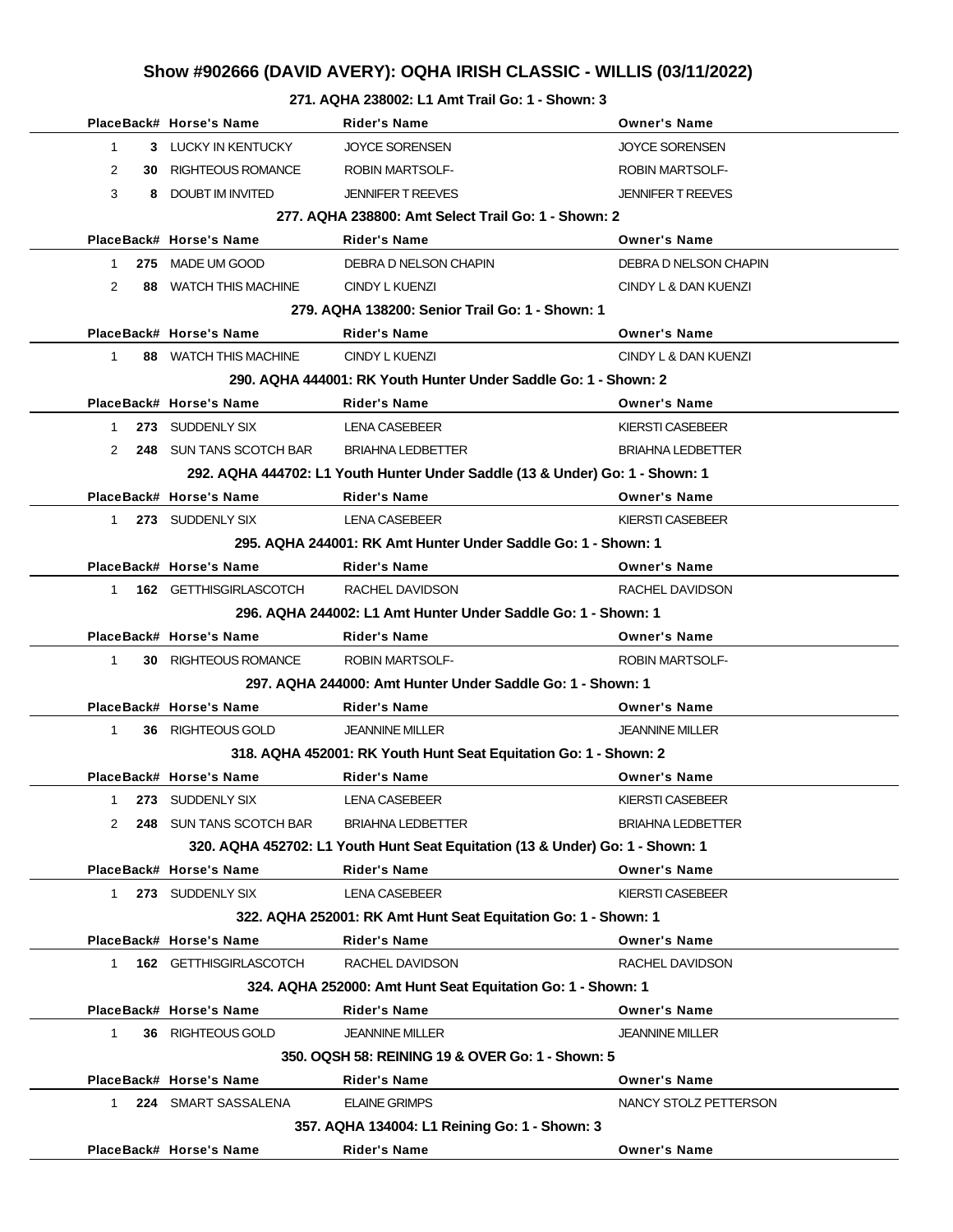|              |     |                             | Show #902666 (TRACY L WILLIS): OQHA IRISH CLASSIC - WILLIS (03/11/2022)   |                             |
|--------------|-----|-----------------------------|---------------------------------------------------------------------------|-----------------------------|
| 1            |     | 237 VOO DOO CHILD           | <b>JOAN T HORTON</b>                                                      | <b>HORTON FARMS INC</b>     |
| 2            |     | 232 WHIZKEY DREAMIN         | <b>TAYLINN DIMMITT</b>                                                    | <b>TAYLINN DIMMITT</b>      |
| 3            |     | 224 SMART SASSALENA         | <b>ELAINE GRIMPS</b>                                                      | NANCY STOLZ PETTERSON       |
|              |     |                             | 358. AQHA 434001: RK Youth Reining Go: 1 - Shown: 1                       |                             |
|              |     | PlaceBack# Horse's Name     | <b>Rider's Name</b>                                                       | <b>Owner's Name</b>         |
| $1 \quad$    |     | 274 THE NITE SHIFT          | <b>MARISSA FISHER</b>                                                     | <b>MARISSA FISHER</b>       |
|              |     |                             | 359. AQHA 234001: RK Amt Reining Go: 1 - Shown: 1                         |                             |
|              |     | PlaceBack# Horse's Name     | <b>Rider's Name</b>                                                       | <b>Owner's Name</b>         |
| DQ.          |     | 249 ACE OF JADES            | <b>KAITLIN JOHNSTON</b>                                                   | KAITLIN JOHNSTON            |
|              |     |                             | 360. AQHA 434002: L1 Youth Reining Go: 1 - Shown: 1                       |                             |
|              |     | PlaceBack# Horse's Name     | <b>Rider's Name</b>                                                       | <b>Owner's Name</b>         |
| $1 \quad$    |     | 274 THE NITE SHIFT          | <b>MARISSA FISHER</b>                                                     | <b>MARISSA FISHER</b>       |
|              |     |                             | 361. AQHA 234002: L1 Amt Reining Go: 1 - Shown: 1                         |                             |
|              |     | PlaceBack# Horse's Name     | <b>Rider's Name</b>                                                       | <b>Owner's Name</b>         |
| $1 \quad$    |     | 249 ACE OF JADES            | <b>KAITLIN JOHNSTON</b>                                                   | KAITLIN JOHNSTON            |
|              |     |                             | 364. AQHA 234000: Amt Reining Go: 1 - Shown: 2                            |                             |
|              |     | PlaceBack# Horse's Name     | <b>Rider's Name</b>                                                       | <b>Owner's Name</b>         |
| 1            |     | 26 SMART DUALIN CAT         | <b>NANCY MILLS</b>                                                        | <b>NANCY MILLS</b>          |
| 2            |     | 261 GENUINE ELECTRICAL      | <b>KERRY NEWELL</b>                                                       | <b>KERRY NEWELL/JULIE M</b> |
|              |     |                             | 365. AQHA 134000: Reining Go: 1 - Shown: 3                                |                             |
|              |     | PlaceBack# Horse's Name     | Rider's Name                                                              | <b>Owner's Name</b>         |
| 1            |     | 52 YY SHOWSTOPPIN SHINE     | <b>WES B CHAPPELL</b>                                                     | <b>JANE RUDE</b>            |
| 2            | 233 | <b>BET YER A SMARTALLIC</b> | <b>MACK DODSWORTH</b>                                                     | <b>MICHELLE MARIE</b>       |
| 3            |     | 237 VOO DOO CHILD           | <b>JOAN T HORTON</b>                                                      | <b>HORTON FARMS INC</b>     |
|              |     |                             | 397, AQHA 142004: L1 Western Pleasure Go: 1 - Shown: 1                    |                             |
|              |     | PlaceBack# Horse's Name     | Rider's Name                                                              | <b>Owner's Name</b>         |
| $1 \quad$    |     | 275 MADE UM GOOD            | DEBRA D NELSON CHAPIN                                                     | DEBRA D NELSON CHAPIN       |
|              |     |                             | 399. AQHA 442001: RK Youth Western Pleasure Go: 1 - Shown: 3              |                             |
|              |     | PlaceBack# Horse's Name     | Rider's Name                                                              | <b>Owner's Name</b>         |
| 1            | 31  | RIGHTEOUS BROTHA            | <b>KYLER NALL</b>                                                         | TRACI M GRAM                |
| 2            | 248 | SUN TANS SCOTCH BAR         | <b>BRIAHNA LEDBETTER</b>                                                  | <b>BRIAHNA LEDBETTER</b>    |
| 3            |     | 273 SUDDENLY SIX            | <b>LENA CASEBEER</b>                                                      | <b>KIERSTI CASEBEER</b>     |
|              |     |                             | 401. AQHA 442702: L1 Youth Western Pleasure (13 & Under) Go: 1 - Shown: 1 |                             |
|              |     | PlaceBack# Horse's Name     | <b>Rider's Name</b>                                                       | <b>Owner's Name</b>         |
| 1            |     | 273 SUDDENLY SIX            | LENA CASEBEER                                                             | <b>KIERSTI CASEBEER</b>     |
|              |     |                             | 403. AQHA 142200: Senior Western Pleasure Go: 1 - Shown: 2                |                             |
|              |     | PlaceBack# Horse's Name     | Rider's Name                                                              | <b>Owner's Name</b>         |
| $\mathbf{1}$ | 8   | DOUBT IM INVITED            | <b>JENNIFER T REEVES</b>                                                  | <b>JENNIFER T REEVES</b>    |
| 2            |     | 88 WATCH THIS MACHINE       | CINDY L KUENZI                                                            | CINDY L & DAN KUENZI        |
|              |     |                             | 405. AQHA 242001: RK Amt Western Pleasure Go: 1 - Shown: 6                |                             |
|              |     | PlaceBack# Horse's Name     | Rider's Name                                                              | <b>Owner's Name</b>         |
| $\mathbf{1}$ |     | 37 ROCKIN IT GOOD           | <b>SUZANNE HARRIS</b>                                                     | <b>SUZANNE HARRIS</b>       |
| 2            | 19  | <b>IMBESTFORAGOODTIME</b>   | SHELLEY CLAYTON                                                           | SHELLEY CLAYTON             |
| 3            |     | 162 GETTHISGIRLASCOTCH      | RACHEL DAVIDSON                                                           | RACHEL DAVIDSON             |
| 4            | 3.  | LUCKY IN KENTUCKY           | <b>JOYCE SORENSEN</b>                                                     | <b>JOYCE SORENSEN</b>       |
| 5            |     | 266 MACS GOOD N DYNAMIC     | <b>KAREN SENGER</b>                                                       | CRESSANDRA                  |
|              |     |                             |                                                                           |                             |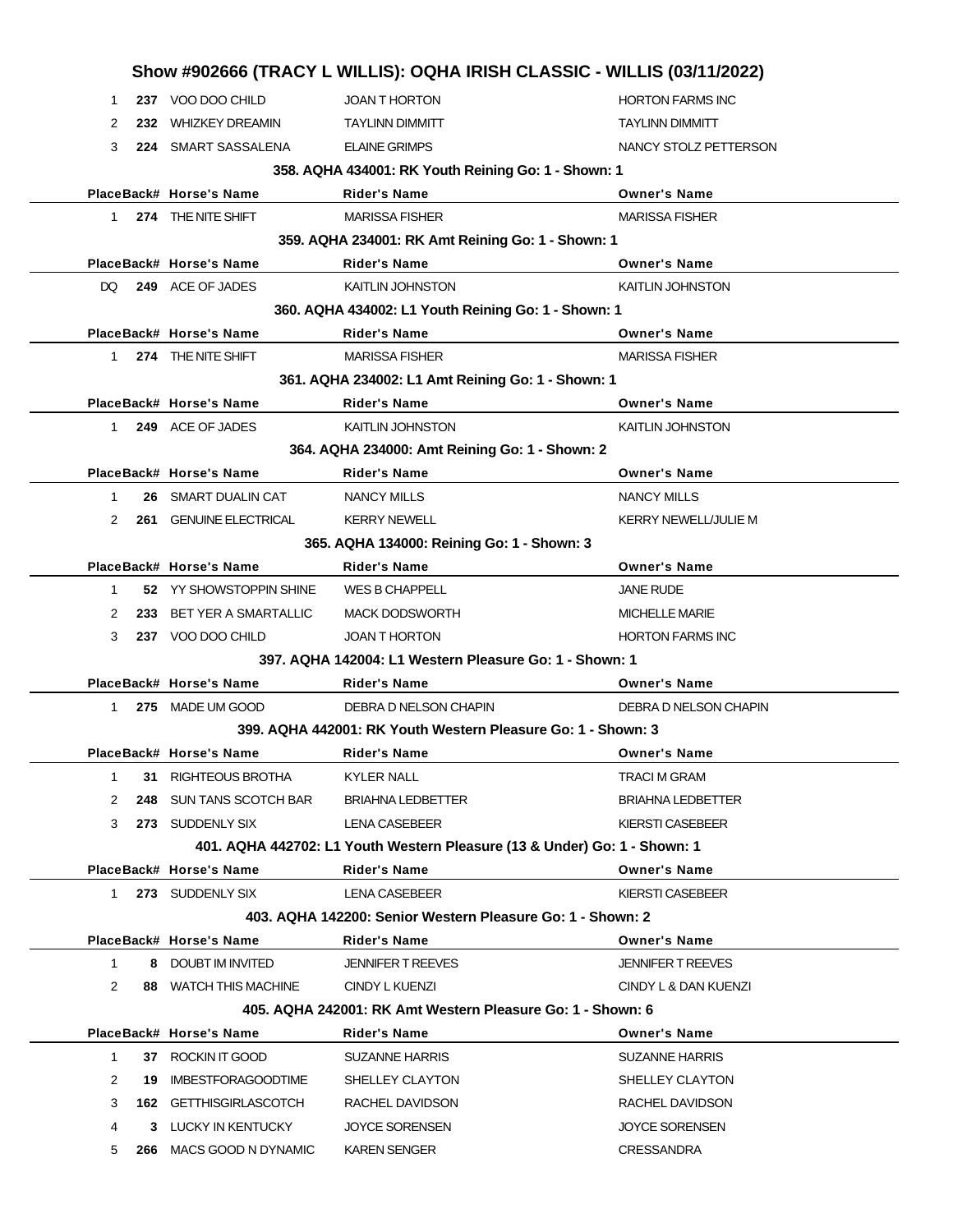# **Show #902666 (DAVID AVERY): OQHA IRISH CLASSIC - WILLIS (03/11/2022)**

**259** RIGHTEOUS JEWEL CRESSANDRA CRESSAND RAND KAREN SENGER

| 406. AQHA 242002: L1 Amt Western Pleasure Go: 1 - Shown: 5 |     |                              |                                                                             |                          |
|------------------------------------------------------------|-----|------------------------------|-----------------------------------------------------------------------------|--------------------------|
|                                                            |     | PlaceBack# Horse's Name      | <b>Rider's Name</b>                                                         | <b>Owner's Name</b>      |
| $\mathbf{1}$                                               |     | 275 MADE UM GOOD             | DEBRA D NELSON CHAPIN                                                       | DEBRA D NELSON CHAPIN    |
| 2                                                          | 30  | <b>RIGHTEOUS ROMANCE</b>     | <b>ROBIN MARTSOLF-</b>                                                      | <b>ROBIN MARTSOLF-</b>   |
| 3                                                          | 68  | BEST TO BE HOT               | LONNIE K ANNAS                                                              | LONNIE K ANNAS           |
| 4                                                          | 8   | <b>DOUBT IM INVITED</b>      | <b>JENNIFER T REEVES</b>                                                    | <b>JENNIFER T REEVES</b> |
| 5                                                          |     | 3 LUCKY IN KENTUCKY          | <b>JOYCE SORENSEN</b>                                                       | <b>JOYCE SORENSEN</b>    |
|                                                            |     |                              | 407. AQHA 242800: Amt Select Western Pleasure Go: 1 - Shown: 4              |                          |
|                                                            |     | PlaceBack# Horse's Name      | <b>Rider's Name</b>                                                         | <b>Owner's Name</b>      |
| $\mathbf{1}$                                               |     | 275 MADE UM GOOD             | DEBRA D NELSON CHAPIN                                                       | DEBRA D NELSON CHAPIN    |
| 2                                                          | 68  | BEST TO BE HOT               | LONNIE K ANNAS                                                              | LONNIE K ANNAS           |
| 3                                                          |     | <b>88 WATCH THIS MACHINE</b> | CINDY L KUENZI                                                              | CINDY L & DAN KUENZI     |
| 4                                                          | 36. | RIGHTEOUS GOLD               | <b>JEANNINE MILLER</b>                                                      | <b>JEANNINE MILLER</b>   |
|                                                            |     |                              | 414. OQHA SFHRMS: SMALL FRY - HORSEMANSHIP - 10 & UNDER Go: 1 - Shown: 2    |                          |
|                                                            |     | PlaceBack# Horse's Name      | Rider's Name                                                                | <b>Owner's Name</b>      |
| $\mathbf{1}$                                               |     | 249 ACE OF JADES             | KINGZLEY OLIVER GRAVES                                                      | <b>KAITLIN JOHNSTON</b>  |
| $\mathcal{P}$                                              |     | 282 WHIZKY FROSTED FRANK     | KINGZLEY OLIVER GRAVES                                                      | KINGZLEY OLIVER GRAVES   |
|                                                            |     |                              | 419. AQHA 440001: RK Youth Western Horsemanship Go: 1 - Shown: 4            |                          |
|                                                            |     | PlaceBack# Horse's Name      | <b>Rider's Name</b>                                                         | <b>Owner's Name</b>      |
| $\mathbf{1}$                                               |     | 31 RIGHTEOUS BROTHA          | <b>KYLER NALL</b>                                                           | <b>TRACI M GRAM</b>      |
| 2                                                          |     | 248 SUN TANS SCOTCH BAR      | <b>BRIAHNA LEDBETTER</b>                                                    | <b>BRIAHNA LEDBETTER</b> |
| 3                                                          | 239 | <b>MOONLIT REMINIC</b>       | ANGELINA QUINTERO                                                           | ANGELINA QUINTERO        |
| 4                                                          |     | 273 SUDDENLY SIX             | <b>LENA CASEBEER</b>                                                        | KIERSTI CASEBEER         |
|                                                            |     |                              | 421. AQHA 440702: L1 Youth Western Horsemanship 13 & Under Go: 1 - Shown: 1 |                          |
|                                                            |     | PlaceBack# Horse's Name      | Rider's Name                                                                | <b>Owner's Name</b>      |
| 1                                                          |     | 273 SUDDENLY SIX             | <b>LENA CASEBEER</b>                                                        | <b>KIERSTI CASEBEER</b>  |
|                                                            |     |                              | 423. AQHA 240001: RK Amt Western Horsemanship Go: 1 - Shown: 6              |                          |
|                                                            |     | PlaceBack# Horse's Name      | <b>Rider's Name</b>                                                         | <b>Owner's Name</b>      |
| 1                                                          |     | 275 MADE UM GOOD             | DEBRA D NELSON CHAPIN                                                       | DEBRA D NELSON CHAPIN    |
| 2                                                          |     | 162 GETTHISGIRLASCOTCH       | RACHEL DAVIDSON                                                             | RACHEL DAVIDSON          |
| 3                                                          | 37  | ROCKIN IT GOOD               | <b>SUZANNE HARRIS</b>                                                       | <b>SUZANNE HARRIS</b>    |
| 4                                                          | 266 | MACS GOOD N DYNAMIC          | <b>KAREN SENGER</b>                                                         | <b>CRESSANDRA</b>        |
| 5                                                          | 3   | LUCKY IN KENTUCKY            | <b>JOYCE SORENSEN</b>                                                       | <b>JOYCE SORENSEN</b>    |
| 6                                                          |     | 19 IMBESTFORAGOODTIME        | SHELLEY CLAYTON                                                             | SHELLEY CLAYTON          |
|                                                            |     |                              | 424. AQHA 240002: L1 Amt Western Horsemanship Go: 1 - Shown: 5              |                          |
|                                                            |     | PlaceBack# Horse's Name      | Rider's Name                                                                | <b>Owner's Name</b>      |
| 1                                                          | 275 | MADE UM GOOD                 | DEBRA D NELSON CHAPIN                                                       | DEBRA D NELSON CHAPIN    |
| 2                                                          | 68  | BEST TO BE HOT               | LONNIE K ANNAS                                                              | LONNIE K ANNAS           |
| 3                                                          | 30  | RIGHTEOUS ROMANCE            | ROBIN MARTSOLF-                                                             | <b>ROBIN MARTSOLF-</b>   |
| 4                                                          | 8   | DOUBT IM INVITED             | <b>JENNIFER T REEVES</b>                                                    | JENNIFER T REEVES        |
| 5                                                          |     | 3 LUCKY IN KENTUCKY          | <b>JOYCE SORENSEN</b>                                                       | <b>JOYCE SORENSEN</b>    |
|                                                            |     |                              | 425. AQHA 240800: Amt Select Western Horsemanship Go: 1 - Shown: 3          |                          |
|                                                            |     | PlaceBack# Horse's Name      | Rider's Name                                                                | <b>Owner's Name</b>      |
| 1                                                          |     | 275 MADE UM GOOD             | DEBRA D NELSON CHAPIN                                                       | DEBRA D NELSON CHAPIN    |
| 2                                                          | 68  | BEST TO BE HOT               | LONNIE K ANNAS                                                              | LONNIE K ANNAS           |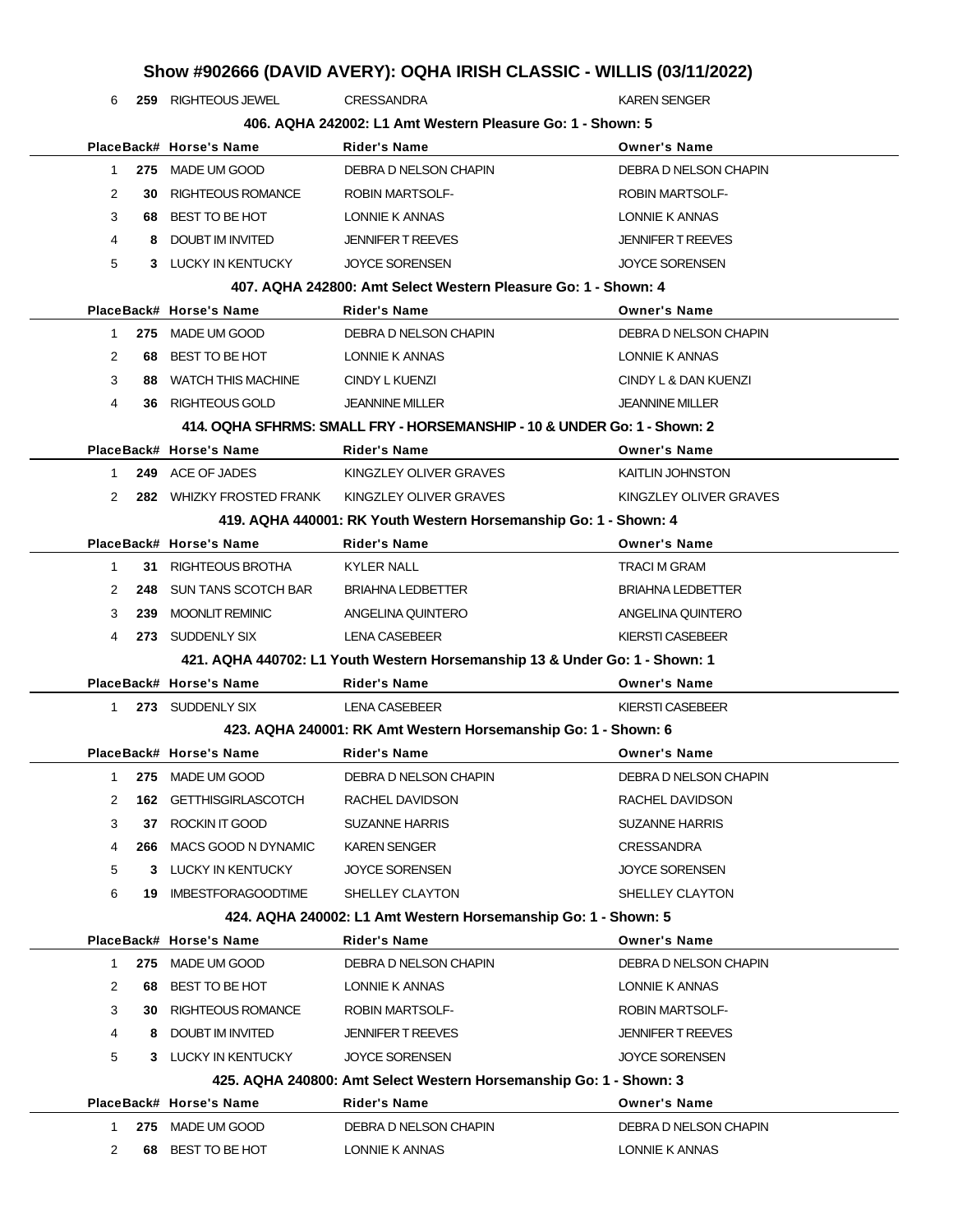|                | Show #902666 (DAVID AVERY): OQHA IRISH CLASSIC - WILLIS (03/11/2022) |                          |                                                           |                         |  |
|----------------|----------------------------------------------------------------------|--------------------------|-----------------------------------------------------------|-------------------------|--|
| 3              |                                                                      | 88 WATCH THIS MACHINE    | <b>CINDY L KUENZI</b>                                     | CINDY L & DAN KUENZI    |  |
|                |                                                                      |                          | 450. AQHA 430000: Youth Pole Bending Go: 1 - Shown: 2     |                         |  |
|                |                                                                      | PlaceBack# Horse's Name  | <b>Rider's Name</b>                                       | <b>Owner's Name</b>     |  |
| 1              |                                                                      | 249 ACE OF JADES         | KINGZLEY OLIVER GRAVES                                    | <b>KAITLIN JOHNSTON</b> |  |
| DQ.            |                                                                      | 282 WHIZKY FROSTED FRANK | KINGZLEY OLIVER GRAVES                                    | KINGZLEY OLIVER GRAVES  |  |
|                |                                                                      |                          | 456. AQHA 432000: Youth Stake Race Go: 1 - Shown: 1       |                         |  |
|                |                                                                      | PlaceBack# Horse's Name  | <b>Rider's Name</b>                                       | <b>Owner's Name</b>     |  |
| 1.             |                                                                      | 249 ACE OF JADES         | KINGZLEY OLIVER GRAVES                                    | <b>KAITLIN JOHNSTON</b> |  |
|                |                                                                      |                          | 458. AQHA 428000: Youth Barrel Racing Go: 1 - Shown: 1    |                         |  |
|                |                                                                      | PlaceBack# Horse's Name  | <b>Rider's Name</b>                                       | <b>Owner's Name</b>     |  |
| $\mathbf{1}$   |                                                                      | 249 ACE OF JADES         | KINGZLEY OLIVER GRAVES                                    | <b>KAITLIN JOHNSTON</b> |  |
|                |                                                                      |                          | 771, OQHA JPHDO: JACKPOT HEADING OPEN Go: 1 - Shown: 5    |                         |  |
|                |                                                                      | PlaceBack# Horse's Name  | <b>Rider's Name</b>                                       | <b>Owner's Name</b>     |  |
| $\mathbf{1}$   |                                                                      | 233 BET YER A SMARTALLIC | <b>MACK DODSWORTH</b>                                     | <b>MICHELLE MARIE</b>   |  |
| $\overline{2}$ |                                                                      | 52 YY SHOWSTOPPIN SHINE  | <b>WES B CHAPPELL</b>                                     | <b>JANE RUDE</b>        |  |
|                |                                                                      |                          | 772. OQHA JPHLO: JACKPOT HEELING OPEN Go: 1 - Shown: 5    |                         |  |
|                |                                                                      | PlaceBack# Horse's Name  | <b>Rider's Name</b>                                       | <b>Owner's Name</b>     |  |
| $\mathbf{1}$   |                                                                      | 284 CDS HOT RUM          | <b>MIKE D MARRIOTT</b>                                    | NANCY STOLZ PETTERSON   |  |
| $\overline{2}$ |                                                                      | 52 YY SHOWSTOPPIN SHINE  | <b>WES B CHAPPELL</b>                                     | <b>JANE RUDE</b>        |  |
| 3              |                                                                      | 69 KIT KAT PETE          | TED M 'TEEJAY' BROWN II                                   | TED M 'TEEJAY' BROWN II |  |
| 4              |                                                                      | 11 TEEJAYS BAD KAT       | TED M 'TEEJAY' BROWN II                                   | <b>BONNIE BROWN</b>     |  |
|                |                                                                      |                          | 775, OQHA JPHDA: JACKPOT HEADING AMATEUR Go: 1 - Shown: 2 |                         |  |
|                |                                                                      | PlaceBack# Horse's Name  | <b>Rider's Name</b>                                       | <b>Owner's Name</b>     |  |
| 1              |                                                                      | 226 QR PEPTO FOR RONDEE  | <b>SAMUAL MONDS</b>                                       | <b>RISING M5 LLC</b>    |  |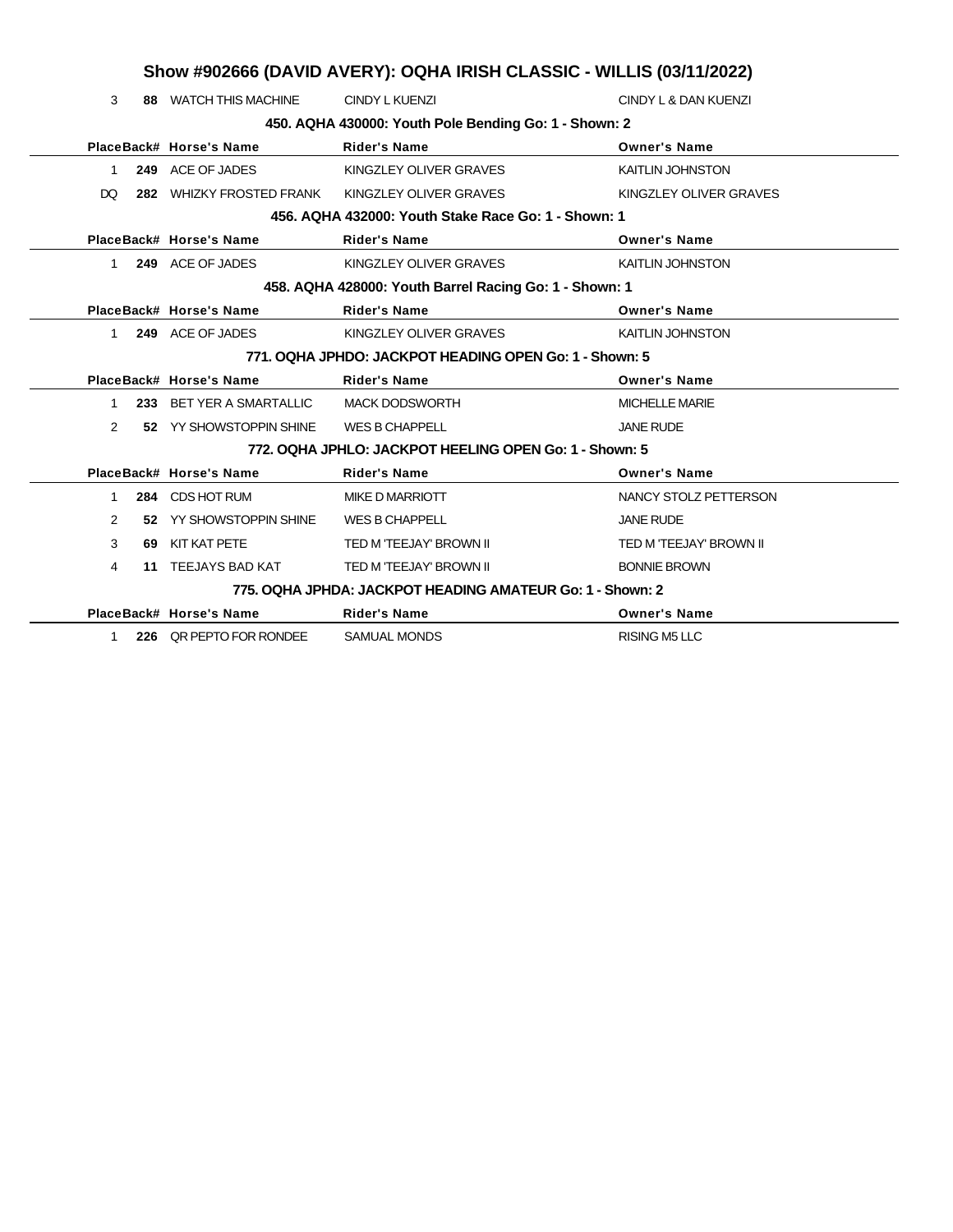# **Show #911818 (P KEITH LONGACRE): OQHA IRISH CLASSIC - VRH LONGACRE (03/11/2022)**

#### **25. AQHA 288000: VRH Amt Ranch Conformation Go: 1 - Shown: 1**

|              | PlaceBack# Horse's Name  | Rider's Name                                                           | <b>Owner's Name</b>    |
|--------------|--------------------------|------------------------------------------------------------------------|------------------------|
| $\mathbf{1}$ | 262 SMART MR METALLIC    | <b>TAMARA BONNETT</b>                                                  | <b>TAMARA BONNETT</b>  |
|              |                          | 27. AQHA 288200: VRH Limited Amt Ranch Conformation Go: 1 - Shown: 1   |                        |
|              | PlaceBack# Horse's Name  | <b>Rider's Name</b>                                                    | <b>Owner's Name</b>    |
| $\mathbf{1}$ | 264 PENNYS FROM PRIZE    | <b>BRUCE BLODGETT</b>                                                  | <b>BRUCE BLODGETT</b>  |
|              |                          | 28. AQHA 488200: VRH Limited Youth Ranch Conformation Go: 1 - Shown: 1 |                        |
|              | PlaceBack# Horse's Name  | <b>Rider's Name</b>                                                    | <b>Owner's Name</b>    |
| 1            | 263 KJ SMART HICKORY     | DANIEL BONNETT                                                         | <b>TAMARA BONNETT</b>  |
|              |                          | 29. AQHA 188000: VRH Ranch Conformation Go: 1 - Shown: 1               |                        |
|              | PlaceBack# Horse's Name  | <b>Rider's Name</b>                                                    | <b>Owner's Name</b>    |
| $\mathbf{1}$ | 26 SMART DUALIN CAT      | <b>WES B CHAPPELL</b>                                                  | <b>NANCY MILLS</b>     |
|              |                          | 193. AQHA 182000: VRH Ranch Cutting Go: 1 - Shown: 1                   |                        |
|              | PlaceBack# Horse's Name  | <b>Rider's Name</b>                                                    | <b>Owner's Name</b>    |
| $\mathbf{1}$ | 26 SMART DUALIN CAT      | <b>WES B CHAPPELL</b>                                                  | <b>NANCY MILLS</b>     |
|              |                          | 194. AQHA 282000: VRH Amt Ranch Cutting Go: 1 - Shown: 6               |                        |
|              | PlaceBack# Horse's Name  | <b>Rider's Name</b>                                                    | <b>Owner's Name</b>    |
| $\mathbf 1$  | 13 MR SHINEY LIGHTS      | <b>RENEE L BERREY</b>                                                  | <b>RENEE L BERREY</b>  |
| 2            | 245 HESA BIT BOSSY       | <b>KELLEY R MINGUS</b>                                                 | <b>KELLEY R MINGUS</b> |
| 3            | 26 SMART DUALIN CAT      | NANCY MILLS                                                            | NANCY MILLS            |
| 4            | 262 SMART MR METALLIC    | TAMARA BONNETT                                                         | TAMARA BONNETT         |
| 5            | 242 SPRINKLD CONFETTICAT | DANELLE MARKHAM                                                        | <b>DANELLE MARKHAM</b> |
| 6            | 244 TUCKIN ONE TIME      | ELIZABETH KANIA                                                        | <b>RENEE DUBOIS</b>    |
|              |                          | 196. AQHA 282200: VRH Limited Amt Ranch Cutting Go: 1 - Shown: 1       |                        |
|              | PlaceBack# Horse's Name  | <b>Rider's Name</b>                                                    | <b>Owner's Name</b>    |
| 1            | 264 PENNYS FROM PRIZE    | <b>BRUCE BLODGETT</b>                                                  | <b>BRUCE BLODGETT</b>  |
|              |                          | 211. AQHA 283000: VRH Amt Working Ranch Horse Go: 1 - Shown: 1         |                        |
|              | PlaceBack# Horse's Name  | Rider's Name                                                           | <b>Owner's Name</b>    |
| $\mathbf{1}$ | 262 SMART MR METALLIC    | <b>TAMARA BONNETT</b>                                                  | <b>TAMARA BONNETT</b>  |
|              |                          | 213. AQHA 183000: VRH Ranch Cow Work Go: 1 - Shown: 2                  |                        |
|              | PlaceBack# Horse's Name  | Rider's Name                                                           | <b>Owner's Name</b>    |
| 1            | 244 TUCKIN ONE TIME      | ELIZABETH KANIA                                                        | <b>RENEE DUBOIS</b>    |
| DQ           | 26 SMART DUALIN CAT      | <b>WES B CHAPPELL</b>                                                  | <b>NANCY MILLS</b>     |
|              |                          | 214, AQHA 285000: VRH Limited Amt Ranch Cow Work Go: 1 - Shown: 2      |                        |
|              | PlaceBack# Horse's Name  | <b>Rider's Name</b>                                                    | <b>Owner's Name</b>    |
| 1            | 242 SPRINKLD CONFETTICAT | DANELLE MARKHAM                                                        | DANELLE MARKHAM        |
| 2            | 264 PENNYS FROM PRIZE    | <b>BRUCE BLODGETT</b>                                                  | <b>BRUCE BLODGETT</b>  |
|              |                          | 215. AQHA 485000: VRH Limited Youth Ranch Cow Work Go: 1 - Shown: 1    |                        |
|              | PlaceBack# Horse's Name  | Rider's Name                                                           | <b>Owner's Name</b>    |
| 1.           | 263 KJ SMART HICKORY     | DANIEL BONNETT                                                         | <b>TAMARA BONNETT</b>  |
|              |                          | 251. AQHA 280200: VRH Limited Amt Ranch Riding Go: 1 - Shown: 1        |                        |
|              | PlaceBack# Horse's Name  | <b>Rider's Name</b>                                                    | <b>Owner's Name</b>    |
| $\mathbf{1}$ | 264 PENNYS FROM PRIZE    | <b>BRUCE BLODGETT</b>                                                  | <b>BRUCE BLODGETT</b>  |
|              |                          | 253. AQHA 180000: VRH Ranch Riding Go: 1 - Shown: 1                    |                        |
|              | PlaceBack# Horse's Name  | <b>Rider's Name</b>                                                    | <b>Owner's Name</b>    |
| $\mathbf{1}$ | 281 MADD SKILLZ          | SUE SULTZE                                                             | <b>KATHIANNE LEWIS</b> |
|              |                          |                                                                        |                        |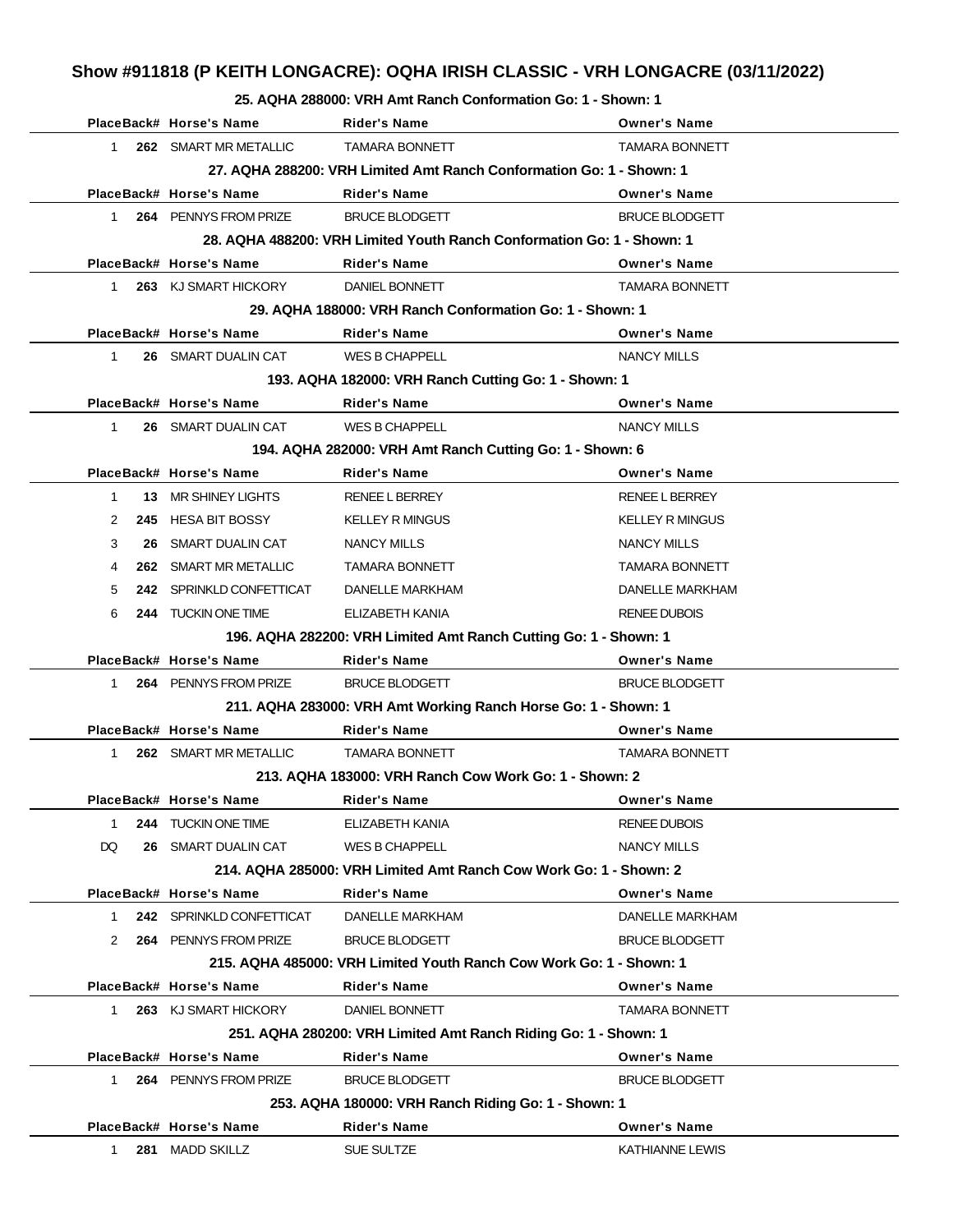# **Show #911818 (P KEITH LONGACRE): OQHA IRISH CLASSIC - VRH LONGACRE (03/11/2022)**

### **342. AQHA 281200: VRH Limited Amt Ranch Trail Go: 1 - Shown: 1**

|              | PlaceBack# Horse's Name                            | <b>Rider's Name</b>                                                  | <b>Owner's Name</b>    |  |  |
|--------------|----------------------------------------------------|----------------------------------------------------------------------|------------------------|--|--|
| $\mathbf{1}$ | 264 PENNYS FROM PRIZE                              | <b>BRUCE BLODGETT</b>                                                | <b>BRUCE BLODGETT</b>  |  |  |
|              | 344. AQHA 181000: VRH Ranch Trail Go: 1 - Shown: 1 |                                                                      |                        |  |  |
|              | PlaceBack# Horse's Name                            | <b>Rider's Name</b>                                                  | <b>Owner's Name</b>    |  |  |
| $\mathbf{1}$ | 281 MADD SKILLZ                                    | <b>SUE SULTZE</b>                                                    | <b>KATHIANNE LEWIS</b> |  |  |
|              |                                                    | 352. AQHA 284000: VRH Amt Ranch Reining Go: 1 - Shown: 1             |                        |  |  |
|              | PlaceBack# Horse's Name                            | <b>Rider's Name</b>                                                  | <b>Owner's Name</b>    |  |  |
| 1            | 262 SMART MR METALLIC                              | <b>TAMARA BONNETT</b>                                                | <b>TAMARA BONNETT</b>  |  |  |
|              |                                                    | 354. AQHA 284200: VRH Limited Amt Ranch Reining Go: 1 - Shown: 1     |                        |  |  |
|              | PlaceBack# Horse's Name                            | <b>Rider's Name</b>                                                  | <b>Owner's Name</b>    |  |  |
| $\mathbf{1}$ | 264 PENNYS FROM PRIZE                              | <b>BRUCE BLODGETT</b>                                                | <b>BRUCE BLODGETT</b>  |  |  |
|              |                                                    | 355. AQHA 484200: VRH Limited Youth Ranch Reining Go: 1 - Shown: 1   |                        |  |  |
|              | PlaceBack# Horse's Name                            | <b>Rider's Name</b>                                                  | <b>Owner's Name</b>    |  |  |
| $\mathbf{1}$ | 263 KJ SMART HICKORY                               | DANIEL BONNETT                                                       | <b>TAMARA BONNETT</b>  |  |  |
|              |                                                    | 356. AQHA 184000: VRH Ranch Reining Go: 1 - Shown: 1                 |                        |  |  |
|              | PlaceBack# Horse's Name                            | <b>Rider's Name</b>                                                  | <b>Owner's Name</b>    |  |  |
| 1            | 26 SMART DUALIN CAT                                | <b>WES B CHAPPELL</b>                                                | <b>NANCY MILLS</b>     |  |  |
|              |                                                    | 910. AQHA 110200: Versatility Ranch Horse Go: 1 - Shown: 1           |                        |  |  |
|              | PlaceBack# Horse's Name                            | <b>Rider's Name</b>                                                  | <b>Owner's Name</b>    |  |  |
| 1            | <b>26 SMART DUALIN CAT</b>                         | <b>WES B CHAPPELL</b>                                                | <b>NANCY MILLS</b>     |  |  |
|              |                                                    | 911. AQHA 210200: Amt Versatility Ranch Horse Go: 1 - Shown: 1       |                        |  |  |
|              | PlaceBack# Horse's Name                            | <b>Rider's Name</b>                                                  | <b>Owner's Name</b>    |  |  |
| $\mathbf{1}$ | 262 SMART MR METALLIC                              | <b>TAMARA BONNETT</b>                                                | <b>TAMARA BONNETT</b>  |  |  |
|              |                                                    | 913. AQHA 210800: Ltd Amt Versatility Ranch Horse Go: 1 - Shown: 1   |                        |  |  |
|              | PlaceBack# Horse's Name                            | <b>Rider's Name</b>                                                  | <b>Owner's Name</b>    |  |  |
| $\mathbf{1}$ | 264 PENNYS FROM PRIZE                              | <b>BRUCE BLODGETT</b>                                                | <b>BRUCE BLODGETT</b>  |  |  |
|              |                                                    | 914. AQHA 410800: Ltd Youth Versatility Ranch Horse Go: 1 - Shown: 1 |                        |  |  |
|              | PlaceBack# Horse's Name                            | <b>Rider's Name</b>                                                  | <b>Owner's Name</b>    |  |  |
| $\mathbf 1$  | 263 KJ SMART HICKORY                               | DANIEL BONNETT                                                       | TAMARA BONNETT         |  |  |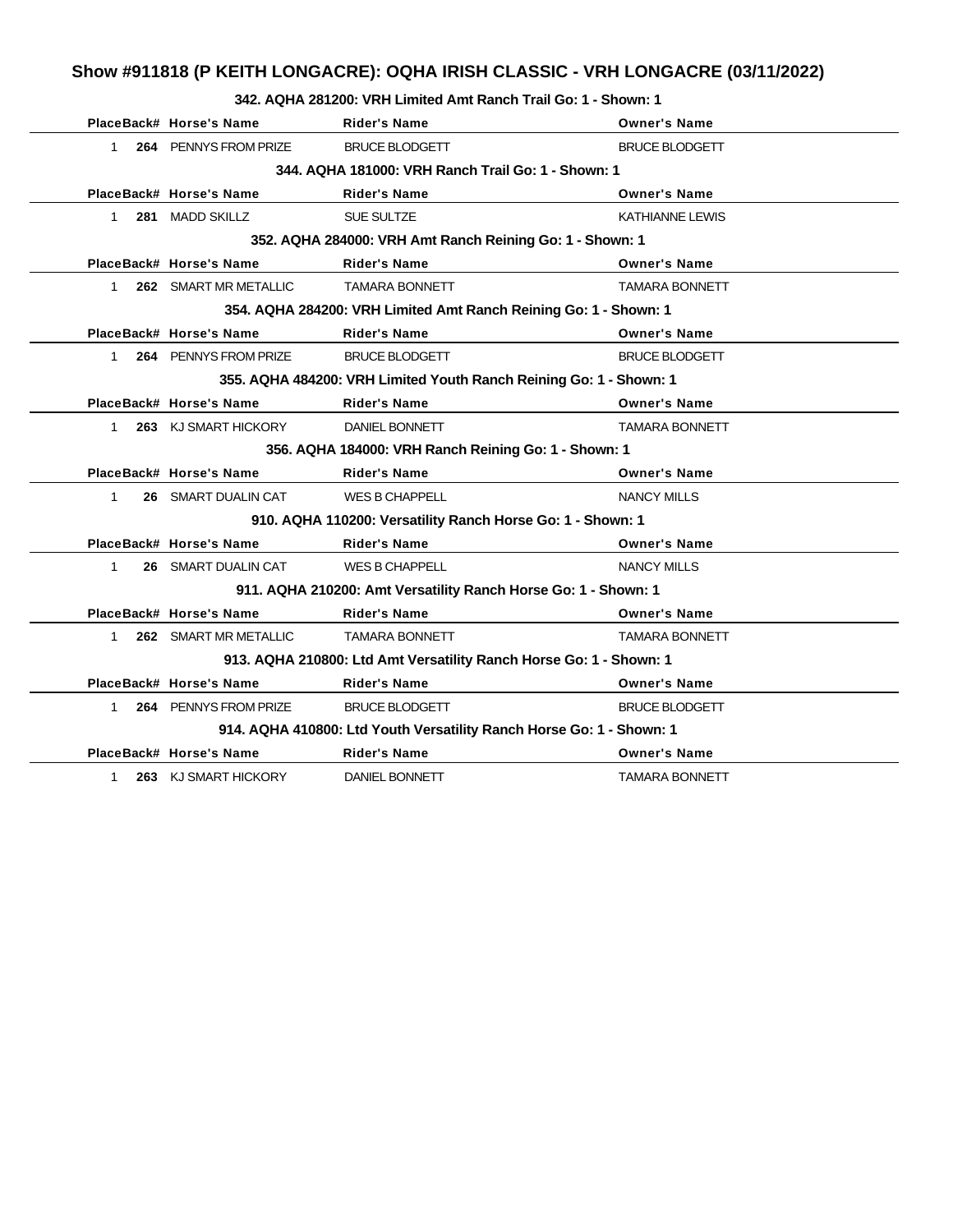# **Show #911819 (TRACY L WILLIS): OQHA IRISH CLASSIC - VRH WILLIS (03/11/2022)**

### **25. AQHA 288000: VRH Amt Ranch Conformation Go: 1 - Shown: 1**

|                |    | PlaceBack# Horse's Name  | <b>Rider's Name</b>                                                    | <b>Owner's Name</b>    |
|----------------|----|--------------------------|------------------------------------------------------------------------|------------------------|
| $\mathbf{1}$   |    | 262 SMART MR METALLIC    | <b>TAMARA BONNETT</b>                                                  | <b>TAMARA BONNETT</b>  |
|                |    |                          | 27. AQHA 288200: VRH Limited Amt Ranch Conformation Go: 1 - Shown: 1   |                        |
|                |    | PlaceBack# Horse's Name  | <b>Rider's Name</b>                                                    | <b>Owner's Name</b>    |
| $\mathbf 1$    |    | 264 PENNYS FROM PRIZE    | <b>BRUCE BLODGETT</b>                                                  | <b>BRUCE BLODGETT</b>  |
|                |    |                          | 28. AQHA 488200: VRH Limited Youth Ranch Conformation Go: 1 - Shown: 1 |                        |
|                |    | PlaceBack# Horse's Name  | <b>Rider's Name</b>                                                    | <b>Owner's Name</b>    |
| 1              |    | 263 KJ SMART HICKORY     | <b>DANIEL BONNETT</b>                                                  | <b>TAMARA BONNETT</b>  |
|                |    |                          | 29. AQHA 188000: VRH Ranch Conformation Go: 1 - Shown: 1               |                        |
|                |    | PlaceBack# Horse's Name  | <b>Rider's Name</b>                                                    | <b>Owner's Name</b>    |
| 1              |    | 26 SMART DUALIN CAT      | <b>WES B CHAPPELL</b>                                                  | <b>NANCY MILLS</b>     |
|                |    |                          | 193. AQHA 182000: VRH Ranch Cutting Go: 1 - Shown: 1                   |                        |
|                |    | PlaceBack# Horse's Name  | <b>Rider's Name</b>                                                    | <b>Owner's Name</b>    |
| 1              |    | 26 SMART DUALIN CAT      | <b>WES B CHAPPELL</b>                                                  | <b>NANCY MILLS</b>     |
|                |    |                          | 194. AQHA 282000: VRH Amt Ranch Cutting Go: 1 - Shown: 6               |                        |
|                |    | PlaceBack# Horse's Name  | <b>Rider's Name</b>                                                    | <b>Owner's Name</b>    |
| $\mathbf{1}$   |    | 262 SMART MR METALLIC    | <b>TAMARA BONNETT</b>                                                  | TAMARA BONNETT         |
| $\overline{2}$ |    | 13 MR SHINEY LIGHTS      | RENEE L BERREY                                                         | <b>RENEE L BERREY</b>  |
| 3              |    | 26 SMART DUALIN CAT      | NANCY MILLS                                                            | NANCY MILLS            |
| 4              |    | 245 HESA BIT BOSSY       | <b>KELLEY R MINGUS</b>                                                 | <b>KELLEY R MINGUS</b> |
| 5              |    | 242 SPRINKLD CONFETTICAT | DANELLE MARKHAM                                                        | DANELLE MARKHAM        |
| 6              |    | 244 TUCKIN ONE TIME      | ELIZABETH KANIA                                                        | <b>RENEE DUBOIS</b>    |
|                |    |                          | 196. AQHA 282200: VRH Limited Amt Ranch Cutting Go: 1 - Shown: 1       |                        |
|                |    | PlaceBack# Horse's Name  | <b>Rider's Name</b>                                                    | <b>Owner's Name</b>    |
| $\mathbf 1$    |    | 264 PENNYS FROM PRIZE    | <b>BRUCE BLODGETT</b>                                                  | <b>BRUCE BLODGETT</b>  |
|                |    |                          | 211. AQHA 283000: VRH Amt Working Ranch Horse Go: 1 - Shown: 1         |                        |
|                |    | PlaceBack# Horse's Name  | Rider's Name                                                           | <b>Owner's Name</b>    |
| $\mathbf{1}$   |    | 262 SMART MR METALLIC    | <b>TAMARA BONNETT</b>                                                  | <b>TAMARA BONNETT</b>  |
|                |    |                          | 213. AQHA 183000: VRH Ranch Cow Work Go: 1 - Shown: 2                  |                        |
|                |    | PlaceBack# Horse's Name  | Rider's Name                                                           | <b>Owner's Name</b>    |
| 1              |    | 244 TUCKIN ONE TIME      | ELIZABETH KANIA                                                        | <b>RENEE DUBOIS</b>    |
| DQ             | 26 | SMART DUALIN CAT         | <b>WES B CHAPPELL</b>                                                  | <b>NANCY MILLS</b>     |
|                |    |                          | 214, AQHA 285000: VRH Limited Amt Ranch Cow Work Go: 1 - Shown: 2      |                        |
|                |    | PlaceBack# Horse's Name  | <b>Rider's Name</b>                                                    | <b>Owner's Name</b>    |
| 1              |    | 264 PENNYS FROM PRIZE    | <b>BRUCE BLODGETT</b>                                                  | <b>BRUCE BLODGETT</b>  |
| 2              |    | 242 SPRINKLD CONFETTICAT | DANELLE MARKHAM                                                        | DANELLE MARKHAM        |
|                |    |                          | 215, AQHA 485000: VRH Limited Youth Ranch Cow Work Go: 1 - Shown: 1    |                        |
|                |    | PlaceBack# Horse's Name  | <b>Rider's Name</b>                                                    | <b>Owner's Name</b>    |
| 1              |    | 263 KJ SMART HICKORY     | DANIEL BONNETT                                                         | <b>TAMARA BONNETT</b>  |
|                |    |                          | 251. AQHA 280200: VRH Limited Amt Ranch Riding Go: 1 - Shown: 1        |                        |
|                |    | PlaceBack# Horse's Name  | <b>Rider's Name</b>                                                    | <b>Owner's Name</b>    |
| 1.             |    | 264 PENNYS FROM PRIZE    | <b>BRUCE BLODGETT</b>                                                  | <b>BRUCE BLODGETT</b>  |
|                |    |                          | 253. AQHA 180000: VRH Ranch Riding Go: 1 - Shown: 1                    |                        |
|                |    | PlaceBack# Horse's Name  | <b>Rider's Name</b>                                                    | <b>Owner's Name</b>    |
| 1.             |    | 281 MADD SKILLZ          | SUE SULTZE                                                             | <b>KATHIANNE LEWIS</b> |
|                |    |                          |                                                                        |                        |